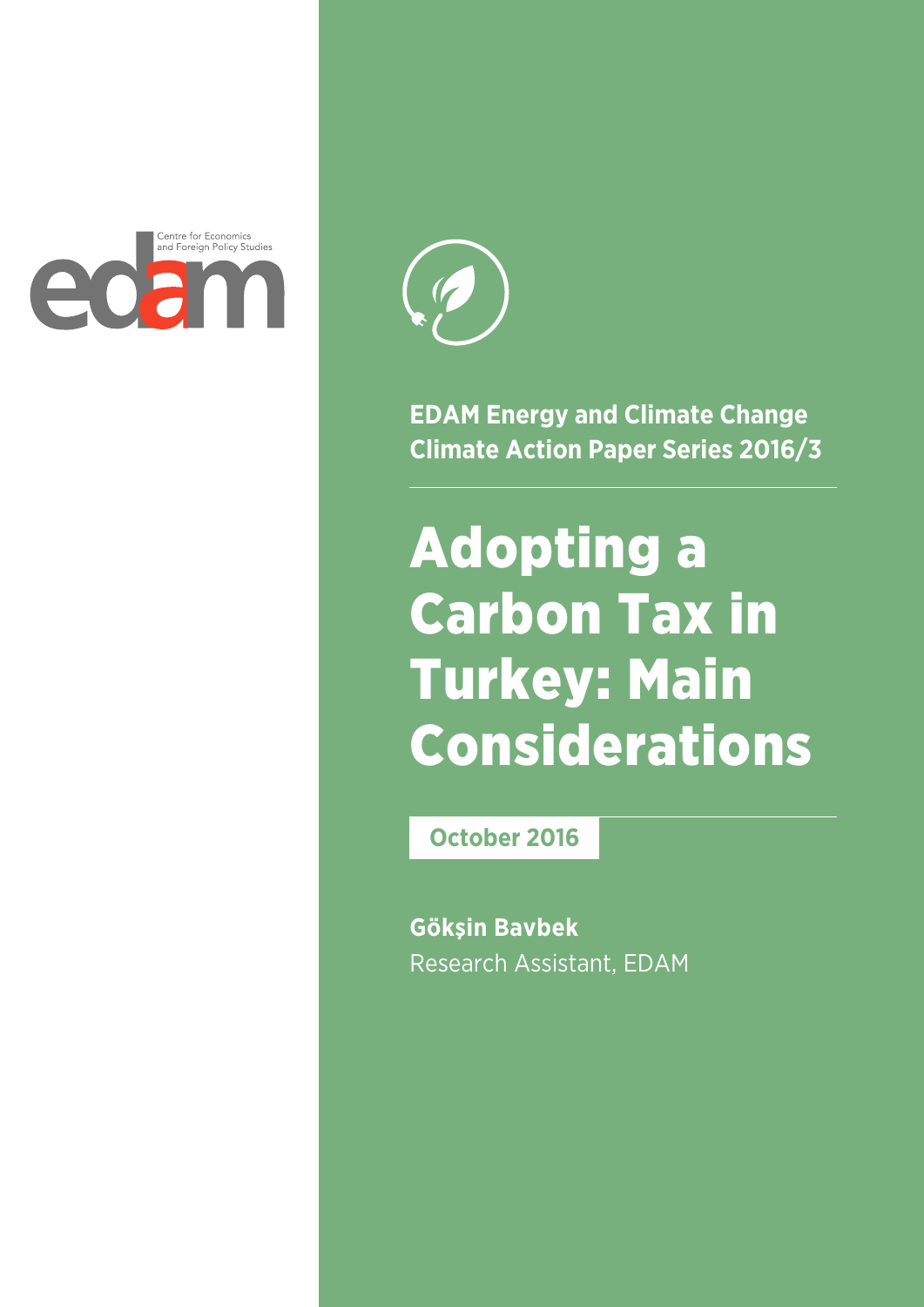

### **INTRODUCTION**

Carbon emissions are the leading cause of global climate change and they also engender significant additional harms to human health, the environment and the economy. Under the economic nomenclature, these negative effects are referred to as externalities, undesirable costs of an economic activity inflicted on the society that are not paid by the undertakers of that activity. Externality problems can't be solved under the free market mechanism and the utilization of public policy tools are required to address these adversities. At the beginning of the 21st century, carbon emissions can be referred to as the greatest externality that humans are faced with since they are the main culprit of the potentially catastrophic climate change threat. Because of the urgency surrounding climate change, it is only natural that a significant deal of effort has been exerted into designing the appropriate policy tools that can help societies address the issue of carbon emissions. The main question is how the costs of these emissions will be internalized by the actors responsible for emitting them. The policy instruments aimed at internalizing these costs are collectively referred to as carbon pricing mechanisms. Such policies are designed to reflect truer costs of carbon to the emitters through the use of public policy. Applying these tools can help in reducing harmful carbon emissions and shifting the bulk of investments into cleaner options.

The issue of carbon pricing has recently gained increased interest as a result of the global agreement reached with the Paris Summit on 2015. In the conference, the foundation of a new global climate

change regime has been established with nearly universal consensus. This marks a threshold in history as it is the first time that 195 members of the United Nations Framework Convention on Climate Change(UNFCCC) joined to agree to a deal aimed at addressing the threat of climate change with significant mitigation pledges from almost all parties. At the outcome of the conference, it was agreed that the global temperature increases would be held down below the dangerous 2° C limit and best efforts would be made to further limit the increase to 1.5° C. The main tools for realizing this target are the Intended Nationally Determined Contributions(INDC) submitted by the individual states to the UNFCCC before the commencement of the conference. In these documents, countries have been compelled to detail their plans for climate change mitigation and present specific greenhouse gas (GHG) reduction targets for the period between 2020 and 2030.

However, despite these efforts and the submitted national contributions, the current trajectory seems to pointing towards a warming that will exceed the dangerous 2° C threshold. Recent studies show that accelerated efforts will be necessary in order to limit the increase in temperatures below catastrophic levels. Because of this necessity, it is clear that new policies such as various carbon pricing options will increasingly appear on the global agenda in the years to come.

Utilizing carbon pricing options offer the most cost effective way of mitigating climate change and can be helpful for countries in upholding their mitigation commitments or potentially exceeding them. The two main policy options that are being used as carbon pricing mechanisms are carbon taxation and emissions trading systems(ETS). While the main function of both policy options is the same, the methods that they use in pricing emissions are quite different. A careful examination of these two options and possible solutions is necessary in order to devise the most effective ways of mitigating climate change with minimum harm to a country's economic prospects.

Investigating the possible application of carbon pricing mechanisms is crucial for Turkey which currently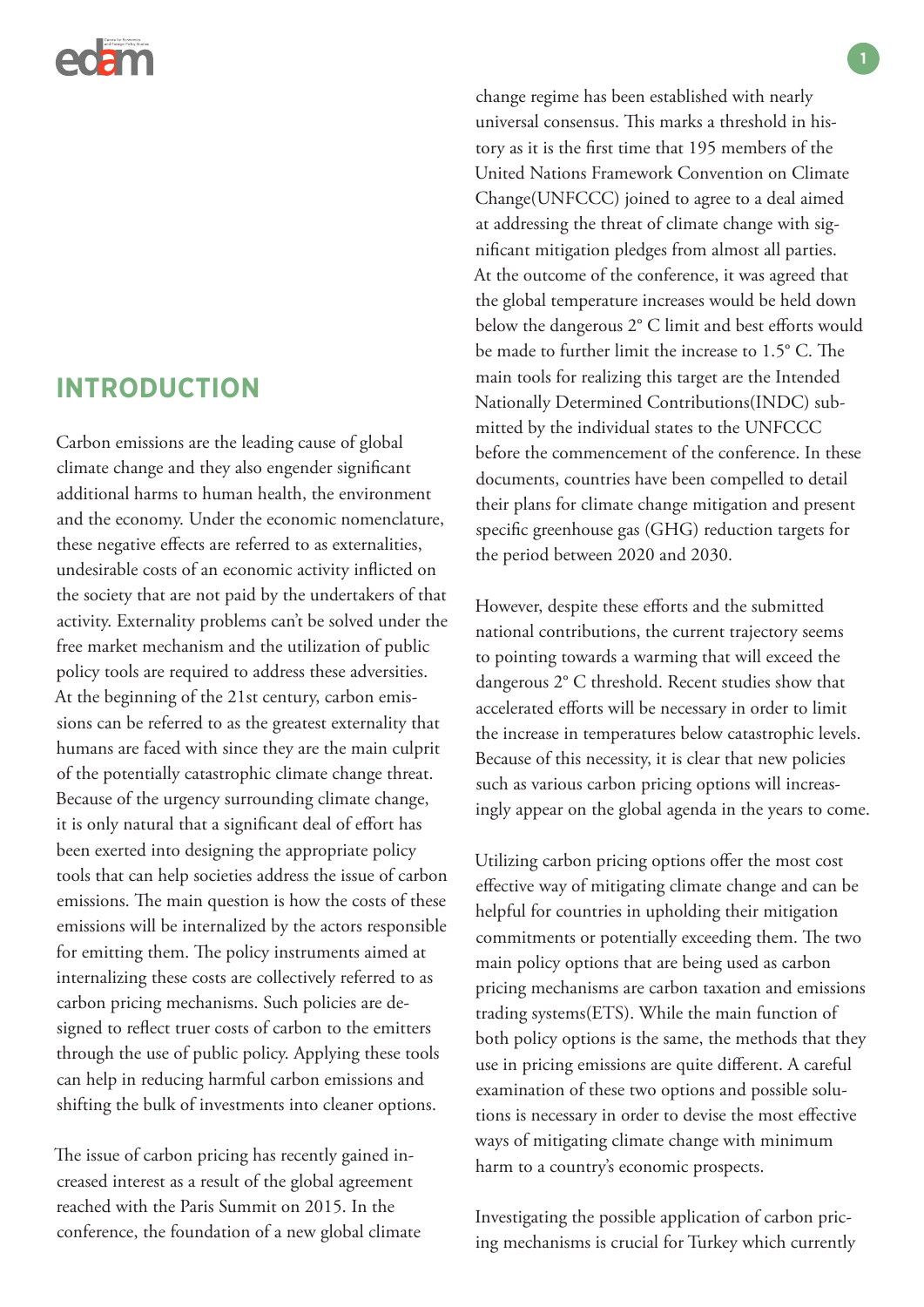

stands at a crossroads regarding its climate change policy. One defining characteristic of the new global climate change landscape is that the former distinction between the developed and developing nations has mostly disappeared. Currently, it is acknowledged that large developing countries share in an important part of the responsibility of combating climate change along with the developed countries. It is accepted that developing countries will need to take considerable action if the threat of climate change is to be contained at relatively safe levels. As a developing country with rapidly rising carbon emissions, it can be expected that in the near future Turkey will come under increased pressure to strongly act against climate change. Moreover, Turkey is a candidate country for accession to the European Union(EU) and it will be expected to conform its climate change policies with those in the EU if the country is to realize it's decades long aspiration of becoming a full member of the organization.

On the other hand, the current energy targets of the country involve considerably increasing coal-fired electricity generation capacity in the near future. This policy is mainly aimed at reducing the country's dependence on imported energy sources. Continuing with the current plans would seriously undermine the country's efforts in combating climate change. Therefore, Turkey needs to reevaluate its energy and climate change policies and devise a new policy framework which will align the climate change responsibilities of the country with its developmental needs. Along with other carbon pricing options, a carbon taxation mechanism needs to be considered in this regard. Carbon taxation can potentially play an important role within the country's policy mix in combating climate change. The aim of this paper is to highlight the current carbon tax situation in the world and compare carbon taxation with other carbon pricing options in order to provide a groundwork for future carbon taxation discussions in Turkey.

# **AN OVERVIEW OF CARBON PRICING**

Many types of economic activities such as the burning of fossil fuels for energy generation, industrial processes and agricultural production cause various types of GHG gases to be emitted into the atmosphere. These include gases like carbon dioxide, methane and nitrous oxide among others. The emissions of these gases accumulate in the atmosphere and gradually cause the global temperature levels to increase by trapping heat, thus triggering various other disruptions related to the climate. Changes in temperature and rainfall patterns, rising sea levels and the increased risk of extreme weather events are some of the main effects of climate change that have various adverse impacts on human health, the economy and ecosystems.

However, causing global climate change is not the only adverse effect that can be associated with GHG emissions. These emissions are also associated with local air pollution problems which create severe environmental, social and economic problems at a more regional scale. Perhaps the most significant of these costs is the toll on human health. For example, a report by the Health and Environmental Alliance estimates that air pollution caused by coal plants in Turkey are responsible for 2,876 premature deaths, 4,311 hospital admissions and 637,643 lost working days every year<sup>1</sup>.

These significant costs are not internalized by the emitters but inflicted on the society as a whole. Carbon pricing is regarded as the main way by which truer costs for carbon emissions can be reflected to the emitters. Carbon pricing mechanisms are being increasingly utilized throughout the globe. Research undertaken by the World Bank indicates that for the year 2014, around 11% of the total emissions in the world

<sup>1</sup> Health and Environmental Alliance, 'The Unpaid Health Bill, How Coal Plants in Turkey Make Us Sick'(2015), p. 6, accessed from http:// env-health.org/IMG/pdf/19052015\_hr\_coal\_report\_turkey\_final.pdf on 6.2.2016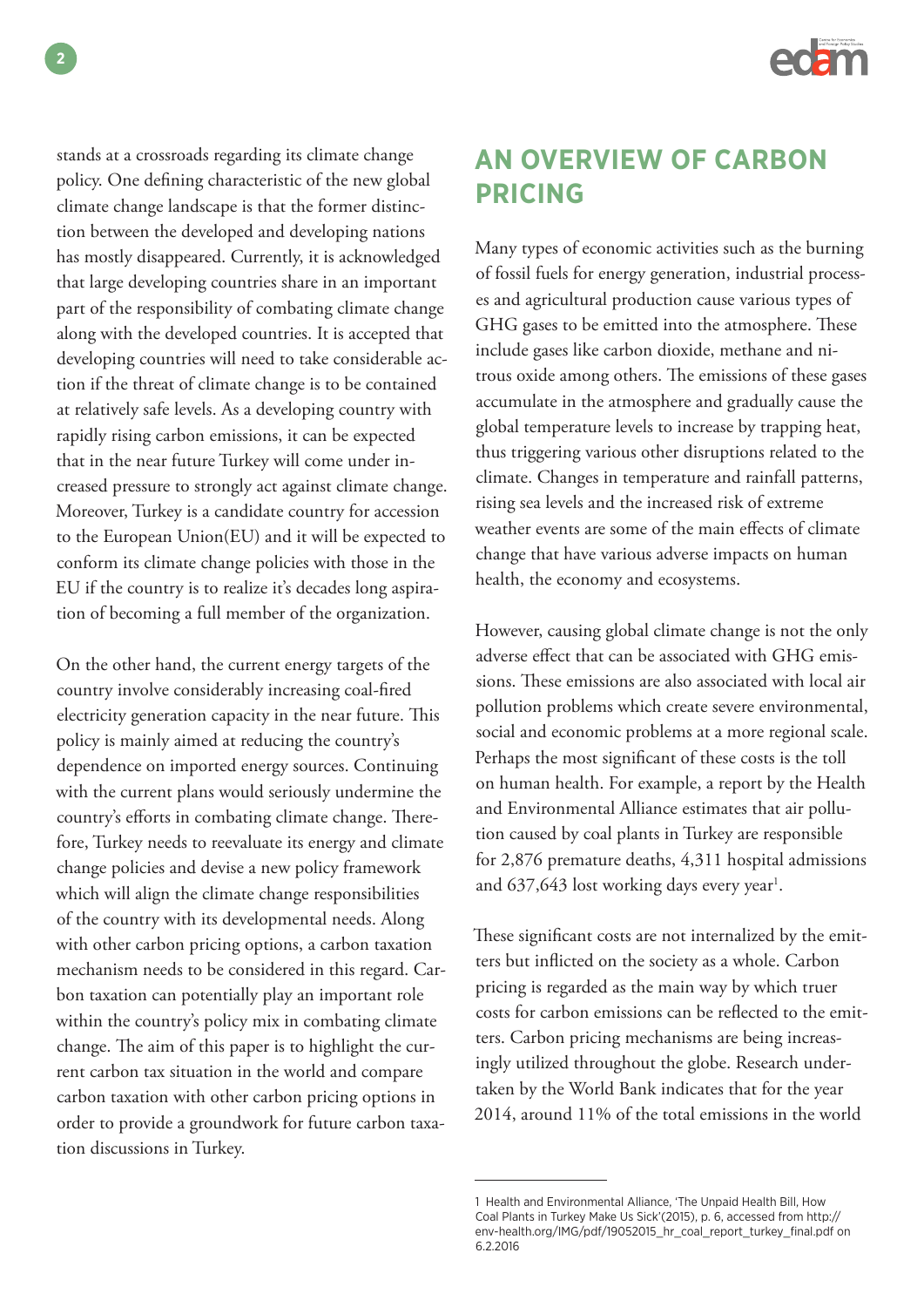

were subject to a carbon pricing mechanism<sup>2</sup> and the average price was estimated as 7 US dollars per ton of  $\mathrm{CO}_2^3$ . Although this figure is relatively low, it can be expected to considerably increase in the coming years with several new developments taking place around the world with related to carbon pricing.

Although there are several other methods by which cleaner energy options can be supported and carbon emissions can be reduced, there are certain advantages of using a price based mechanism. Several studies and experience in the market have demonstrated that price based mechanisms are more efficient compared to using regulatory approaches. A primary reason for this is that market based instruments equalize the marginal costs of emission reductions across all emitters. This can be done by either applying an economy-wide carbon tax or an ETS mechanism rather than applying sector specific reduction regulations<sup>4</sup>. Comprehensive carbon pricing measures can exploit the whole range of emission reduction opportunities across an economy. Under such a system, the price of emissions can be reflected upon a variety of sectors thus triggering demand reductions in electricity, transportation fuels and direct fuel usage. A cost effective balance between different emissions can be achieved under carbon pricing since all of the behavioral responses are incentivized up to where the cost of the last ton of carbon emitted equals the emissions price<sup>5</sup>. On the other hand, regulatory policies like mandates for renewable fuel generation and energy efficiency standards are less effective since they focus on a narrower array of emission reduction opportunities. Regulatory policies such as command-and-control approaches and subsidies aimed at promoting clean energy can impose excessive

costs on emitters compared to carbon pricing options and they can be costlier to implement while being less effective<sup>6</sup>. Choosing the most efficient mitigation instruments is crucial given that the task of reducing emissions is a long term effort that will span several decades<sup>7</sup>.

As mentioned, the two main carbon pricing options that are being utilized in the world are carbon taxation and emissions trading systems(ETS). While a carbon tax sets a direct price on carbon emissions by introducing a cost calculated per the amount of carbon emitted, emissions trading set a limit on the quantity of emissions with penalties exacted if the limit is exceeded. The limit can be enforced by allowing the trading of emissions permits each emitter must acquire in order to fulfill its obligation. These tradable permits are typically referred to as allowances and the market for these allowances set the carbon price under an ETS. In short, carbon taxation allows the quantity of the emissions to be determined by the market whereas ETS programs instead allow the price to be determined by the market<sup>8</sup>. Under a tax regime, the price of a unit of emissions is certain and the level of emissions depends on a number of factors such as future technological and economic conditions. Whereas under an ETS, the emissions level from the included activities is certain and the price of the emissions is based on a number of market conditions<sup>9</sup>.

The concept of emissions trading goes as far back as 1968 when it was conceived by the Canadian econo-

<sup>2</sup> World Bank and Ecofys, 'State and Trends of Carbon Pricing'(2015), p. 23

<sup>3</sup> International Energy Agency, 'Energy and Climate Change, World Energy Outlook Special Report'(2015), p. 23

<sup>4</sup> Metcalf, Gilbert E., 'A Proposal for a U.S. Carbon Tax Swap, An Equitable Tax Reform to Address Global Climate Change'(2007), p. 9

<sup>5</sup> W. H. Parry, Ian, de Mooij, Ruud and Keen, Michael, 'Fiscal Policy to Mitigate Climate Change A Guide for Policymakers'(2012), International Monetary Fund, pp. 10-11

<sup>6</sup> Morris, Adele C., 'The Many Benefits of a Carbon Tax'(2013), The Hamilton Project, Brookings Institution, p. 1

<sup>7</sup> W. H. Parry, Ian, de Mooij, Ruud and Keen, Michael, 'Fiscal Policy to Mitigate Climate Change A Guide for Policymakers'(2012), International Monetary Fund, p. 11

<sup>8</sup> Kaufman, Noah, Obeiter, Michael and Krause, Eleanor, 'Putting a Price on Carbon: Reducing Emissions'(2016), World Resources Institute, p. 5

<sup>9</sup> Marron, Donald, Toder, Eric and Austin, Lydia, 'Taxing Carbon: What, Why and How?'(2015), Tax Policy Center, Urban Institute and Brookings Institution, p.2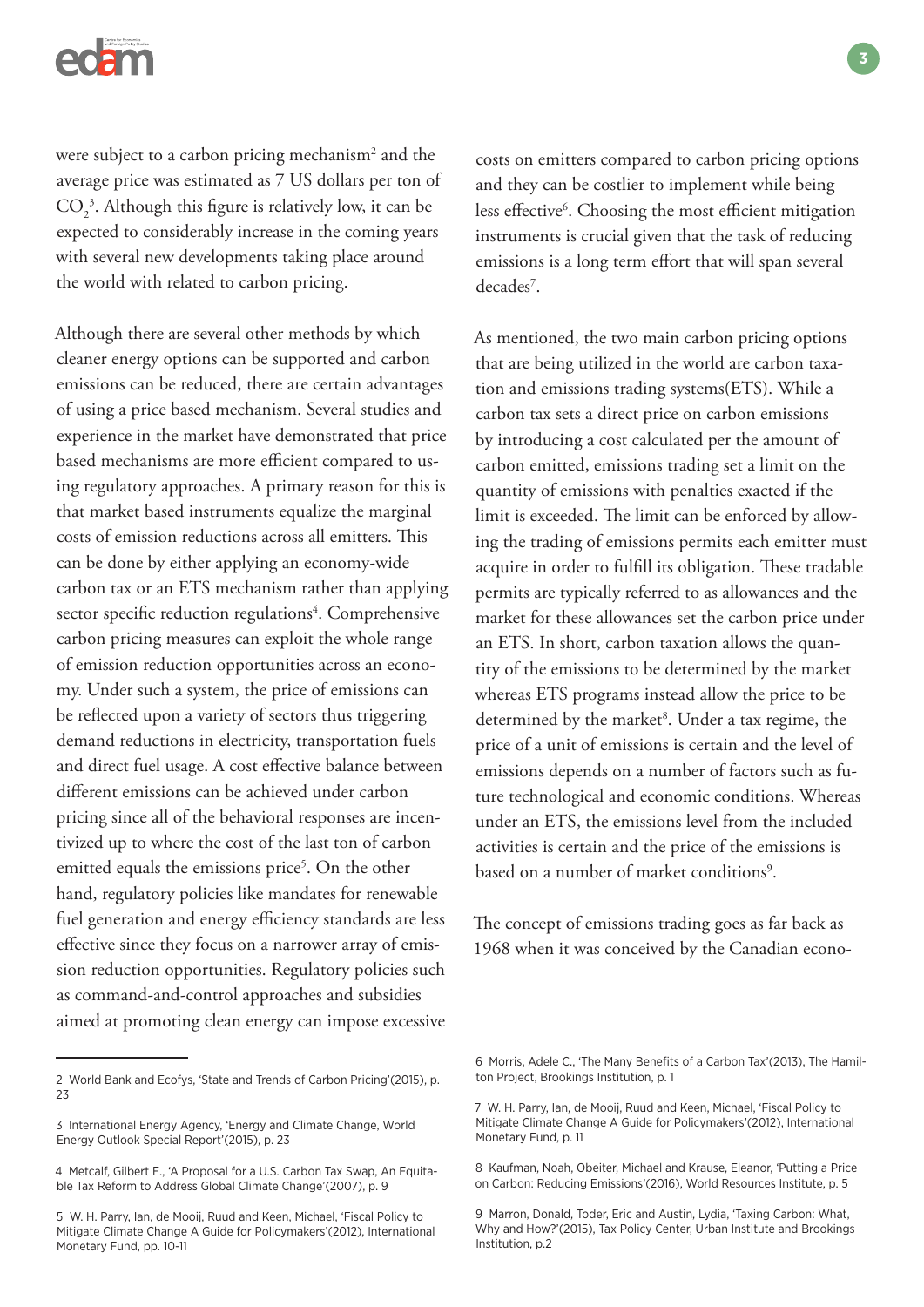mist J.H. Dales as a way to control pollution<sup>10</sup>. However, the first application of the mechanism was on 1990 as the sulfur dioxide (SO2) trading program was established with the Clean Air Act Amendments in the  $US<sup>11</sup>$ . The program aimed at reducing acid rains by regulating SO2 emissions caused by power plants. Many of the previous environmental regulations regarding SO2 emissions were command-and-control measures such as designated emissions rates and equipment standards. The premise of the new system was that the plants with lower cost opportunities to reduce emissions would reduce their emissions and sell their extra permits to the plants with higher cost emissions reduction opportunities. Therefore, higher cost emission reductions would be avoided and emissions reductions with lower costs would be realized, thus achieving overall emissions reductions in a cost effective manner. This theory was tested under the new system and it proved to be successful. Under the new program, the SO2 emissions from power plants decreased by 36% between 1990 and 2004 even as the electricity generation from coal power plants significantly increased<sup>12</sup>. The costs of the program proved to be much less than the command-and-control alternatives that were previously used and also less than the initial projections for the new emissions trading system<sup>13</sup>. The success of the program helped pave the way for other ETS programs, most significantly the EU-ETS.

Currently, the largest ETS market in the world is the EU ETS which became operational in 2005. Around 45% of all the emissions caused in the EU are covered by the ETS. The system covers a wide range of sec-

tors including CO2 emissions from power and heat generation and a number of energy intensive industries, N20 emissions from the production of certain acids and perfluorocarbon(PFC) emissions from aluminum production. More than 11,000 facilities in power generation and manufacturing industries and the operators of flights to and from the EU, Iceland, Liechtenstein and Norway are subject to the policy mechanism14.

An emissions trading mechanism was also utilized under the Kyoto Protocol which allows countries to trade their allowances in order to fulfill their obligations under the agreement. By emissions trading, countries that exceeded their mitigation targets were able to sell their excess allowances to those countries that have failed to meet their targets. Two instruments that were created under the Kyoto Protocol for this purpose are Joint Implementation and the Clean Development Mechanism. Under the Joint Implementation program, developed countries were able to offset an amount of their mitigation commitments by investing in mitigation efforts in other developed countries and in countries in transition. The Clean Development mechanism, on the other hand, allowed developing country parties to offset an amount of their mitigation commitments by investing in developing countries<sup>15</sup>.

Compared to ETS mechanisms, carbon taxation can be regarded as a more direct way to address the externality problem caused by carbon emissions. For a tax to be considered a carbon tax, the amount of the tax needs to be determined by the level of carbon content of the economic activity. Several other types of taxes are generally implemented on fossil fuels but these can't be regarded as carbon taxes unless the amount of the tax is based on carbon content<sup>16</sup>. By putting

**4**

<sup>10</sup> Çiçek, Hüseyin Güçlü and Çiçek, Serdar 'Karbon Vergisi ile Karbon Ticareti İzinlerinin Karşılaştırılması',(2012), İ.Ü. Siyasal Bilgiler Fakültesi Dergisi No:47, p. 101, accessed from http://ist-univ.dergipark.gov.tr/download/article-file/5693 on 16.7.2016

<sup>11</sup> Metcalf, Gilbert E., 'A Proposal for a U.S. Carbon Tax Swap, An Equitable Tax Reform to Address Global Climate Change'(2007), p. 9

<sup>12</sup> Kaufman, Noah, Obeiter, Michael and Krause, Eleanor, 'Putting a Price on Carbon: Reducing Emissions'(2016), World Resources Institute, p. 14

<sup>13</sup> Kennedy, Kevin, Obeiter, Michael and Kaufman, Noah, 'Putting a Price on Carbon, A Handbook for US Policymakers'(2015), World Resources Institute, p. 14

<sup>14</sup> European Union, 'The EU Emissions Trading System (EU ETS)', accessed from http://ec.europa.eu/clima/publications/docs/factsheet\_ets\_ en.pdf on 19.7.2016

<sup>15</sup> Escarus Sürdürülebilir Danışmanlık, 'İklimin Finansmanı, Yeşil Tahviller, Karbon Fiyatlandırma'(2016), p. 7

<sup>16</sup> Kaufman, Noah, Obeiter, Michael and Krause, Eleanor, 'Putting a Price on Carbon: Reducing Emissions'(2016), World Resources Institute, p. 5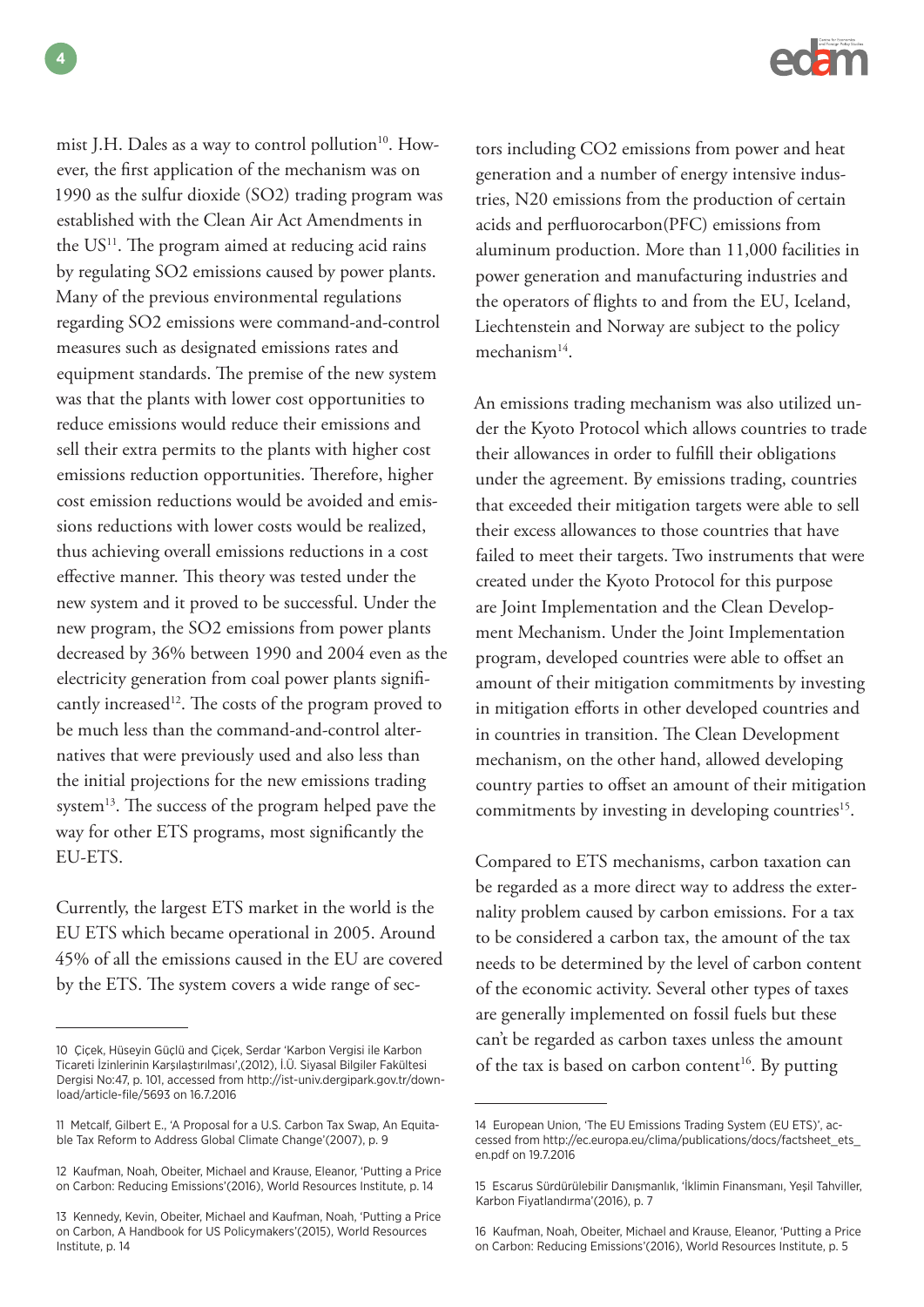

a price per ton of carbon (and carbon equivalent) emitted, carbon taxes can thus create incentives for emitters to shift their production towards less carbon intensive options which can trigger a general response in the economy in the long  $run^{17}$ . Beginning with the 1990's several states have begun to implement carbon taxation mechanism and currently there are 18 countries that have adopted a carbon tax at the national level.

One key challenge in designing a carbon taxation scheme is setting the right amount for the tax. There are several considerations that need to be kept in mind. The views on the correct price for carbon emissions vary greatly from 5 US dollars per ton of CO2 equivalent to over 100 US dollars per ton. However, the general consensus of the economists is much closer to the low end of this scale<sup>18</sup>. A starting point on deciding a price per carbon is the concept of the social cost of carbon per ton. Unfortunately, estimates for the cost of a ton of carbon emissions vary greatly<sup>19</sup>. A recent study in the US has concluded that a ton of carbon released in the atmosphere was costing around 37 US dollars per ton for the year 201520. However, other studies have estimated costs as high as 220 US dollars for the same year<sup>21</sup>. In general, research on the potential for employing a federal carbon tax in the US suggest that a tax rate of around 20 US dollars per ton by 2020 would be an ideal starting point for large emitting countries<sup>22</sup>.

In contrast to the 11% of all global GHG emissions subject to a carbon pricing mechanism with an average price of 7 US dollars per ton of CO2, around 13% of global energy related CO2 emissions received subsidies amounting to 115 US dollars on average per ton of CO2 for the year 2014<sup>23</sup>. These large amounts of subsidies provided for fossil fuels in effect act as a negative carbon tax that threatens to undermine the progress that can be achieved with the utilization of carbon pricing instruments around the world. Therefore, another consideration should be phasing out of this fossil fuel subsidies to enable the full benefits of carbon pricing instruments to be realized. The share of subsidized CO2 emissions has been falling in the last years. While 14% of all CO2 emissions were being subsidized on 2012, this share fell to 13% on the year 2014. This decline was caused mostly by the recent reforms in diesel subsidies in India and Indonesia24.

Even though the benefits of carbon pricing can seem apparent, it is often hard to implement such policies due to significant political barriers. Public tendencies may be resistant toward any measures that may increase energy consumption prices. For this reason, revenue neutral carbon pricing measures can be regarded as more politically feasible since they would not increase the tax burden on the society.

One other issue that is being put forward by the opponents of carbon pricing is carbon leakage. Carbon leakage refers to the worry that when an individual country prices carbon, high carbon investments may instead flow to other countries with less stringent climate change policies. This would in theory cause a loss of competitiveness for the country that implements the measure while not achieving the desired amount of carbon mitigation when viewed from a global perspective. The main reason for this is that the efforts to price carbon around the world remain fragmented. The coverage and the prices vary greatly

<sup>17</sup> World Bank, 'Background Note: Putting a Price on Carbon with a Tax', accessed from http://www.worldbank.org/content/dam/Worldbank/ document/Climate/background-note\_carbon-tax.pdf on 8.6.2016

<sup>18</sup> Litterman, Bob, 'What Is the Right Price for Carbon Emissions?'(2013), Energy and Environment, p. 38

<sup>19</sup> Metcalf, Gilbert E., 'A Proposal for a U.S. Carbon Tax Swap, An Equitable Tax Reform to Address Global Climate Change'(2007), p. 11

<sup>20</sup> Stanford News, January 12, 2015, Than, Ker, 'Estimated social cost of climate change not accurate, Stanford scientists say', accessed from http://news.stanford.edu/2015/01/12/emissions-socialcosts-011215/ on 8.7.2016

<sup>21</sup> C. Moore, Frances and B. Diaz, Delavane, 'Temperature Impacts on Economic Growth Warrant Stringent Mitigation Policy'(2015), Nature Climate Change, p. 128

<sup>22</sup> W. H. Parry, Ian, de Mooij, Ruud and Keen, Michael, 'Fiscal Policy to Mitigate Climate Change A Guide for Policymakers'(2012), International Monetary Fund, pp. 13-14

<sup>23</sup> International Energy Agency, 'Energy and Climate Change, World Energy Outlook Special Report'(2015), p. 23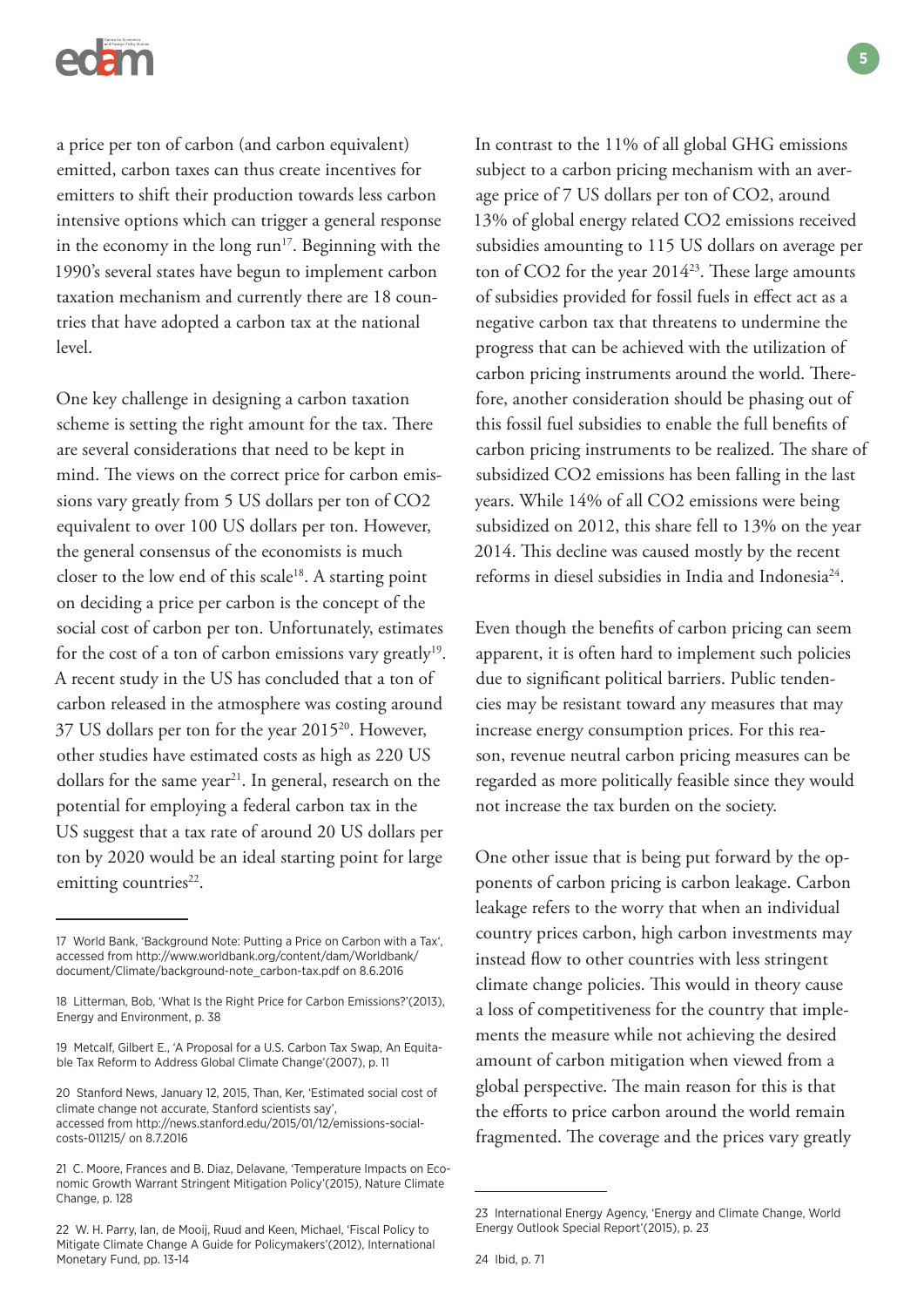

between countries that have carbon pricing measures in place. In such an environment, countries are legitimately concerned that pursuing ambitious action may undermine their international competitiveness. Reportedly, carbon leakage hasn't yet occurred at a significant scale, but the risk of it still deter many countries from taking more progressive action in climate change mitigation. It can be expected that the risk of carbon leakage will decline as more countries continue to take concrete action against climate change. Future international cooperation and coordination will be important to address the risks of carbon leakage and create a more favorable environment for global climate change mitigation<sup>25</sup>.

Despite these problems, carbon pricing instruments continue to be more popular around the world as ways to address the problem of climate change. Lately, more hybrid policy mechanisms are being used in various countries combining elements of both carbon taxation and cap and trade systems to achieve the most efficient results. For example, various European countries that are employing a carbon tax are also employing the EU ETS mechanism in addition to it. In these countries, the sectors that are eligible for emissions trading are generally exempt from carbon taxation $26$ . It can be expected that in the near future, countries will continue to devise new policy mechanisms bringing together different aspects of the carbon taxation and ETS mechanisms in order to benefit from the distinct advantages of each option.

#### 25 World Bank Group and Ecofys, 'State and Trends of Carbon Pricing'(2015), p. 52

# **HISTORICAL AND CURRENT STATE OF CARBON TAXATION IN THE WORLD**

Even though the idea of carbon taxation was being discussed as early as the  $1970's^{27}$ , carbon taxation measures first began to be utilized in the early 1990's mainly by several Northern European countries. Finland was the first to adopt a carbon tax in 1990<sup>28</sup>. Since then, several countries have experimented with carbon taxation policies and some have been employing carbon taxation mechanisms over long periods of time. Although the policy mechanism has been widely debated on throughout the decades to follow, it hasn't witnessed more widespread application until the end of the 2000's as the negative effects associated with climate change started to be felt more acutely. It can be assumed that the policy mechanism will gain increased attention and utilization following the Paris Conference as countries will be compelled to adopt new policies and revise their existing policy tools in order to fulfill their commitments made at the conference.

There are currently 18 countries in the world which have adopted a carbon taxation scheme at the national level. These include a wide variety of countries spanning different continents and including both developed and developing nations. The list of countries that are utilizing a carbon tax mechanism include South Africa, Mexico, Japan, France, United Kingdom, Denmark, Finland, Sweden, Norway, Ireland, Iceland, Switzerland, Chile, Portugal, Estonia, Latvia, Slovenia and Poland<sup>29</sup>. Additionally, Australia had a carbon tax

**6**

<sup>26</sup> Escarus Sürdürülebilir Danışmanlık, 'İklimin Finansmanı, Yeşil Tahviller, Karbon Fiyatlandırma'(2016), p. 8

<sup>27</sup> Hayrullahoğlu, Betül, 'Çevresel Sorunlarla Mücadelede Karbon Vergisi', Ekonomi Bilimleri Dergisi Cilt 4, No 2, 2012, p. 4

<sup>28</sup> Sumner, Jenny, Bird, Lori and Smith, Hillary, 'Carbon Taxes: A Review of Experience and Policy Design Considerations'(2009), National Renewable Energy Laboratory, p. 1

<sup>29</sup> World Bank Group and Ecofys, 'Carbon Pricing Watch 2016, An advance brief from the State and Trends of Carbon Pricing 2016 report, to be released late 2016'(2016), p.5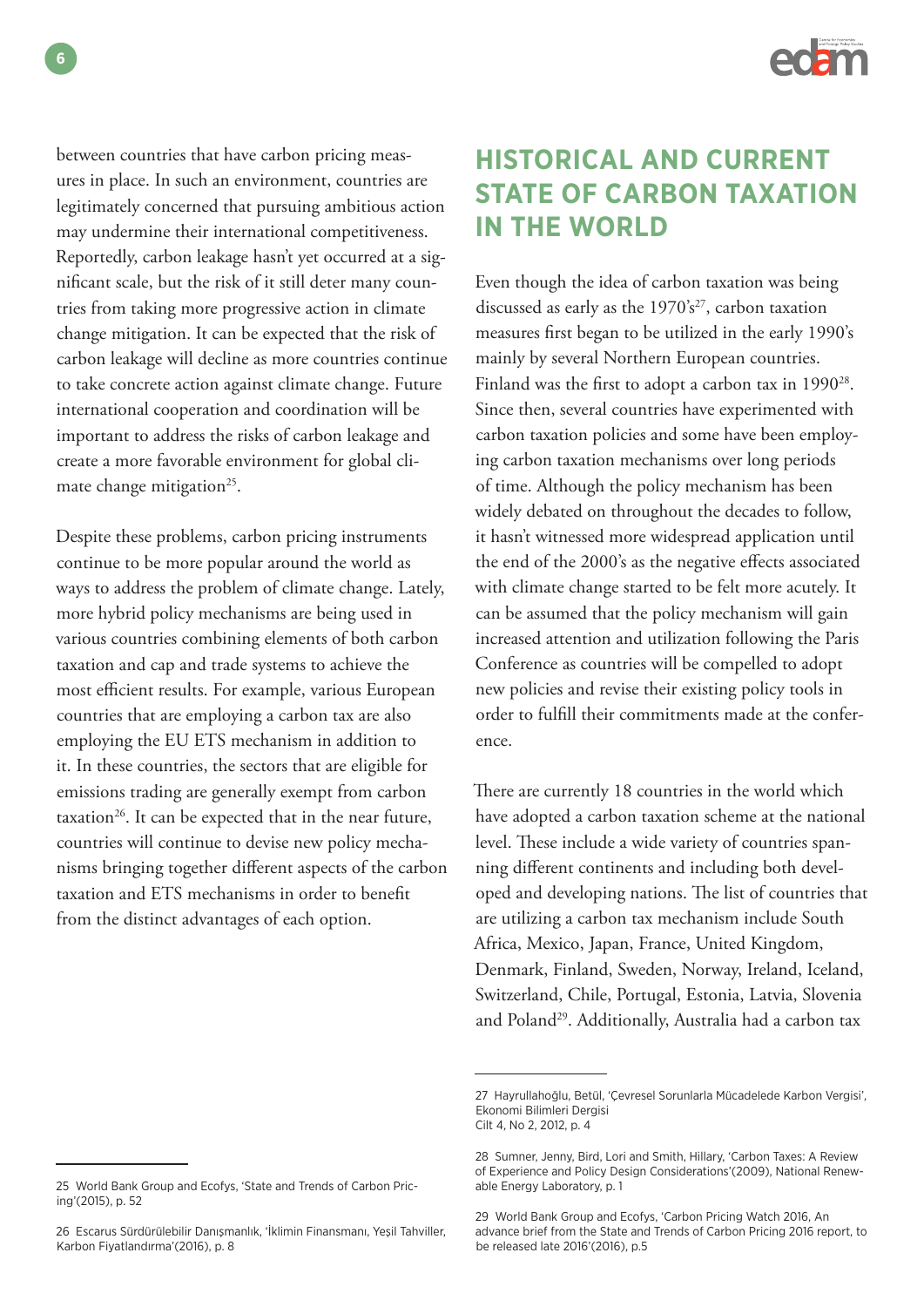

in place between the years 2012 and 2014, which was subsequently repealed<sup>30</sup>.

There also several applications of carbon taxation at the sub-national level. The most prominent of these are several provincial governments in Canada such as Alberta, British Columbia and Quebec. Additionally, there are a few regional governments in the US that have a carbon tax in place. Boulder, a town of around 100,000 in Colorado, became the first local administration in the US to adopt such a tax on the year 200731. The Bay Area Air Quality Management District which incorporates 9 counties in the San Francisco Bay Area is another example of a local administration in the US that has been applying a carbon  $\text{tax}^{32}$ .

A general list of countries and local governments that have adopted a carbon tax can be seen at the map below.



**Map of Existing Carbon Tax Instruments in the World**

Source: World Bank Group and Ecofys, 'Carbon Pricing Watch 2016, An advance brief from the State and Trends of Carbon Pricing 2016 report'

<sup>30</sup> The Guardian, 17.8.2016, 'Carbon tax is gone: Repeal bills pass the Senate', accessed from http://www.theguardian.com.au/story/2423819/ carbon-tax-is-gone-repeal-bills-pass-the-senate/?cs=8 on 3.8.2016

<sup>31</sup> Bhatt, Neha and Ryan, Michael, 'Carbon Energy Tax, Boulder, CO'(2012), Smart Growth America, accessed from http://www.smartgrowthamerica. org/documents/Boulder-Carbon-Tax.pdf on 7.7.2016

<sup>32</sup> Sumner, Jenny, Bird, Lori and Smith, Hillary, 'Carbon Taxes: A Review of Experience and Policy Design Considerations'(2013), National Renewable Energy Laboratory, p. 5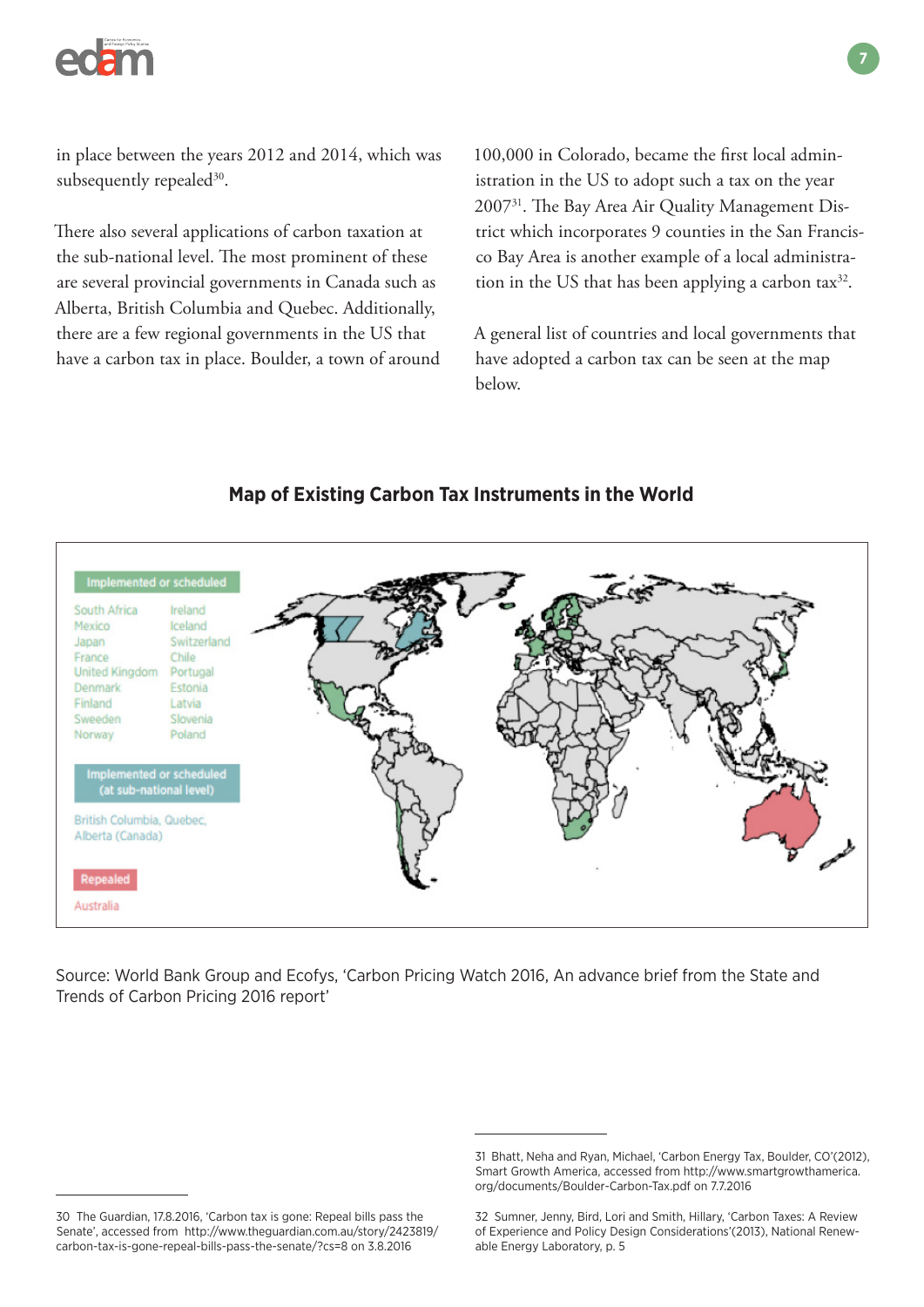

The specific characteristics of the tax differ greatly between the countries that employ it. Some of the countries employ carbon taxation economy-wide, while others restrict the utilization of the tax to certain sectors. There are also important differences on how the revenues generated by the tax are used across different countries. The amount of the tax differs greatly among countries, with up to 137 US dollars per ton of CO2 equivalent in Sweden to less than 1 US dollars per ton of CO2 equivalent in various countries<sup>33</sup>.



### **Amount (US dollars per ton of CO2e)**

Source: World Bank Group and Ecofys, 'Carbon Pricing Watch 2016, An advance brief from the State and Trends of Carbon Pricing 2016 report'

> Additionally, many countries in the world have various tax designs in place which can't be classified as carbon taxes but act in very much the same way. For example, Costa Rica has had a 3,5% percentage based taxed that is applied on hydrocarbon sources since the year 1997<sup>34</sup>. It is also noteworthy to mention India

<sup>33</sup> World Bank Group and Ecofys, 'Carbon Pricing Watch 2016, An advance brief from the State and Trends of Carbon Pricing 2016 report, to be released late 2016'(2016), p. 6

<sup>34</sup> Marron, Donald, Toder, Eric and Austin, Lydia, 'Taxing Carbon: What, Why and How?'(2015), Tax Policy Center, Urban Institute and Brookings Institution, p. 22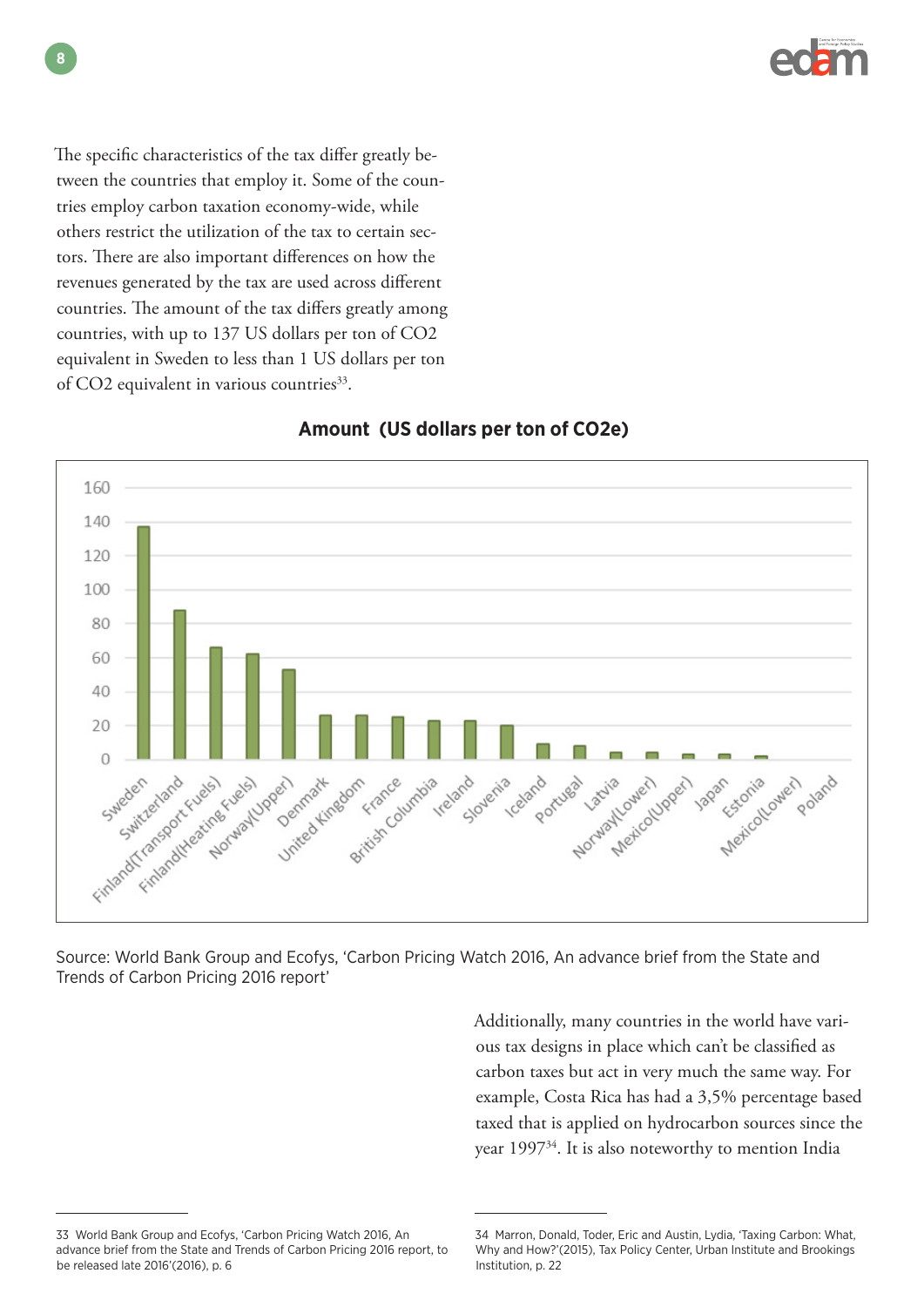

which applies a significant amount of tax on coal<sup>35</sup>. The 'Clean Environment Cess' as the tax is officially called, was recently doubled, bringing the amount to around 6 US dollars per ton of coal mined or imported to the country.

There are also several countries in which the implementation of a carbon tax is being considered. Canada, Korea and Brazil can be listed among others as countries which may potentially develop national carbon tax mechanisms in the near future $36$ .

China has been trying to set up carbon pricing instruments in the recent years. There are currently seven pilot carbon trading schemes that are operational in the country, effectively making the country the second largest carbon market in the world<sup>37</sup>. Preparations for a national ETS are also ongoing and the national ETS is expected to come into force by the year 201738. There are also discussions for a possible carbon tax mechanism to be set up in the country but it currently seems like China will be opting for an ETS system as a means of carbon pricing.

An important point of note is that increasingly developing nations are actively considering the adoption of carbon taxation and carbon pricing mechanisms in general. Countries like Mexico, Chile, China and India are developing countries that have traditionally been averse to pursuing ambitious climate change action. Therefore, what we are observing can be characterized as a new phase in the global struggle against climate change. In the near future, Turkey can also be

expected to follow this trend and take more progressive action with regards to carbon pricing. As will be mentioned in later sections, Turkey is already making preparations to implement its own carbon pricing mechanisms. On the other hand, several new developments have also been happening in some of the largest emitters in the industrialized parts of the world.

# **DEVELOPMENTS IN THE UNITED STATES**

Adoption of a federal carbon tax has recently been a heated topic of discussion in the US. The Obama administration has proposed the adoption of a tax on oil consumption that would be applied as 10 US dollars per barrel to be included in his 2017 fiscal budget plan39. Although it is unclear whether the proposed budget will get past the Congress, the proposal itself is significant since it shows that a serious discussion on carbon taxation is going on in the country. Adoption of a federal carbon tax has also been a topic of discussion in the recent presidential election. A carbon tax was advocated by Bernie Sanders who has been one the two leading nominees for the Democrat Party for the 2016 presidential elections<sup>40</sup>. It can be expected that the possibility of a federal carbon tax will continue to be on the agenda for the US in the foreseeable future.

There are also several developments that can be expected at the state level. The US Environmental Protection Agency(EPA) has prepared the Clean Power Plan on August, 2015 which aims to significantly reduce the greenhouse gas emissions of the country caused by the electricity generation sector. The plan will be an important instrument in upholding the international

<sup>35</sup> Clean Technica, 4.3.2016, 'India Doubles Tax On Coal Again', accessed from http://cleantechnica.com/2016/03/04/india-doubles-tax-coal/ on 6.6.2016

<sup>36</sup> PowerPoint Presentation. 'Overview of Carbon Taxes around the World and Principles and Elements of Carbon Tax Design'(2014), Roberton, C. Williams, Partnership for Market Readiness

<sup>37</sup> International Energy Agency, 'Energy and Climate Change, World Energy Outlook Special Report'(2015), p. 23

<sup>38</sup> World Bank Group and Ecofys, 'Carbon Pricing Watch 2016, An advance brief from the State and Trends of Carbon Pricing 2016 report, to be released late 2016'(2016), p. 9

<sup>39</sup> Bloomberg Politics, 4.2.2016, 'Obama \$10-Per-Barrel Oil Tax Lands With Thud in Congress', accessed from

http://www.bloomberg.com/politics/articles/2016-02-04/obama-torequest-10-per-barrel-oil-tax-for-transportation-needs on 6.7.2016

<sup>40</sup> The Guardian, 7.12.2016, 'Bernie Sanders urges carbon tax and deeper emissions cuts in climate plan', accessed from https://www.theguardian. com/us-news/2015/dec/07/bernie-sanders-urges-carbon-tax-and-deeper-emissions-cuts-in-climate-plan on 6.7.2016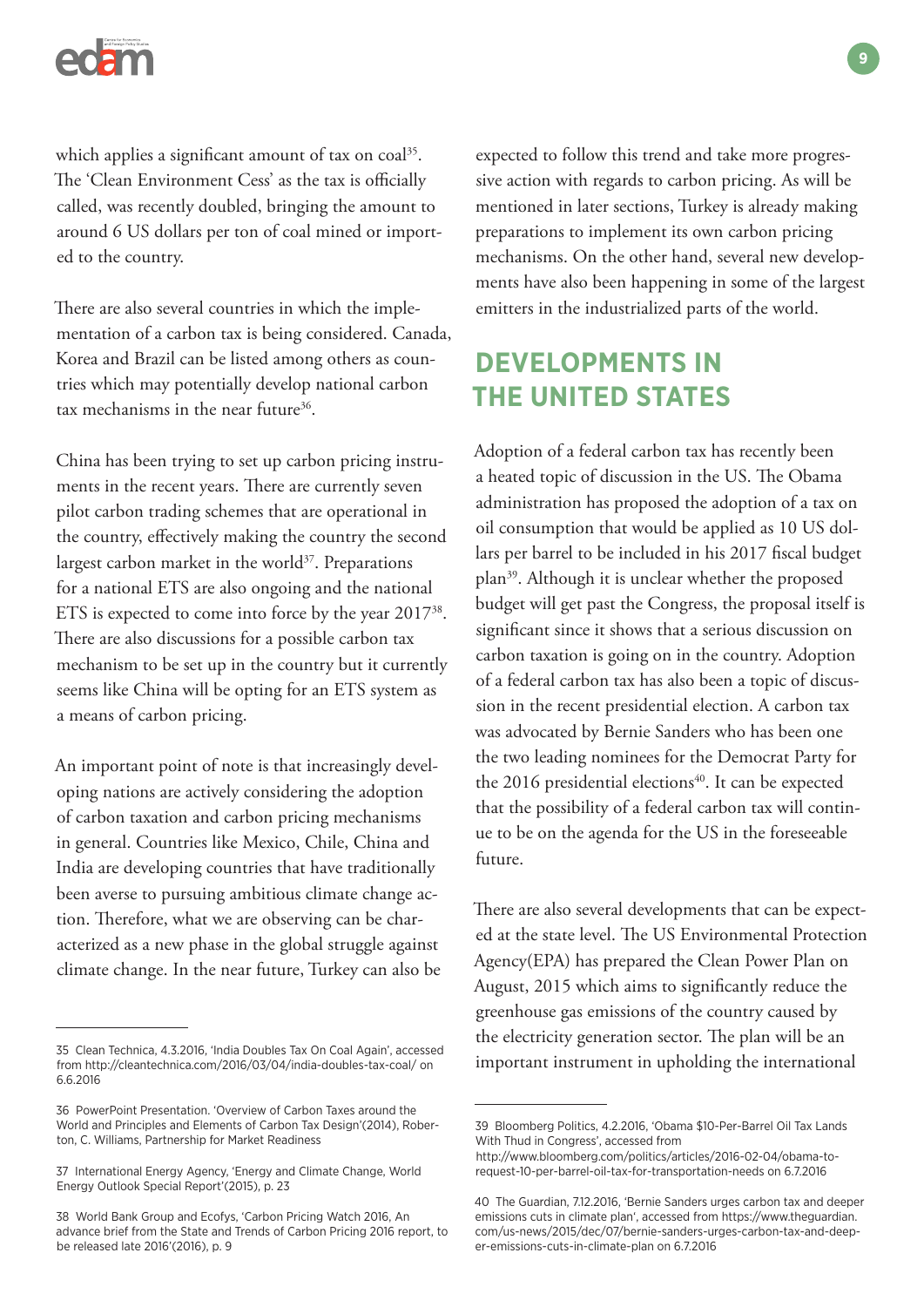

mitigation commitments of the country under the Paris Agreement<sup>41</sup>. The plan effectively sets a limit on the carbon emissions of the country caused by the electricity generation sector. The target is to reduce the emissions from the sector by 32% by the year 2030 compared to the 2005 levels. Under the plan, emission reduction targets are specified for each state based on their different circumstances and characteristics. The policies that will be used for reaching the targets are left entirely to the choice of each individual state. However, the states are required to submit their plans to the EPA between the years 2016 and 2018. They will then be expected to start cutting their emissions by 2022. If any state refuses to submit its mitigation plans by the deadline, the EPA will be authorized to draft a plan on behalf of that state<sup>42</sup>.

It is expected that carbon taxation measures will be one of the preferred policy options that the US states will pursue with the adoption of the Clean Power Plan<sup>43</sup>. There are already several ETS programs in the US that are adopted by some of the states. California has an ETS program in place and the Regional Greenhouse Gas Initiative is another such program that encompasses 9 states in the Northeast of US<sup>44</sup>. Moreover, the two US states of Oregon and Washington are also actively considering the implementation of an  $ETS<sup>45</sup>$ . It can be expected that other carbon pricing mechanisms will be set up at different states including both carbon taxation and ETS options as the states

will strive to fulfill their obligations under the Clean Power Plan. Nevertheless, the Clean Power Plan has been recently suspended by the Supreme Court and the prospects for its implementation will not be clear until the final ruling of the court<sup>46</sup>.

# **DEVELOPMENTS IN THE EUROPEAN UNION**

European Union has for long been the pioneer in the global mitigation efforts against climate change. One of the most central policy mechanisms in this has been the EU ETS. However, currently, there are several question marks regarding the future of the policy mechanism. The system is currently facing a significant challenge due to a growing surplus of allowances. The surplus is largely due to the greater than anticipated reduction in emissions since 2008 mainly as a result of the global economic crisis. As a result, the value of the EU ETS was still more than all the other ETS programs in the world in 2014, but was only worth one-fifth of its own level in 2008<sup>47</sup>.

For the short term, this surplus puts the orderly functioning of the carbon market at risk while for the long term it can potentially hamper the ability of the EU ETS to reduce future emissions in a cost effective manner. To address the problem, the European Commission has opted to postpone the auctioning of some of the allowances as an immediate action, while also launching discussions on structural reforms that can provide a sustainable solution for the long term<sup>48</sup>.

In 2014, as a short term measure, the EU decided

**10**

<sup>41</sup> US Environmental Protection Agency, accessed from https://www.epa. gov/cleanpowerplan/clean-power-plan-existing-power-plants on 8.6.2016

<sup>42</sup> Environmental Protection Agency, accessed from http://www2.epa. gov/sites/production/files/2015-08/documents/cpp-final-rule.pdf on 25.1.2016

<sup>43</sup> Brookings, 4.5.2016, '9 things you should know about the carbon tax', accessed from

http://www.brookings.edu/blogs/brookings-now/posts/2016/05/9 things-you-should-know-about-a-carbon-tax#.Vyt\_tifqWO4.twitter on 19.7.2016

<sup>44</sup> Center for Climate and Energy Solutions, accessed from http:// www.c2es.org/us-states-regions/key-legislation/california-cap-trade on 19.7.2016

<sup>45</sup> World Bank Group and Ecofys, 'State and Trends of Carbon Pricing'(2015), p. 42

<sup>46</sup> Forbes, 18.2.2016, 'The Supreme Court Suspends Obama's Clean Power Plan: Changing The Law On Staying Put', accessed from http://www.forbes.com/sites/uhenergy/2016/02/18/the-supreme-courtsuspends-obamas-clean-power-plan-changing-the-law-on-stayingput/#4bf9fe86f0a7 on 20.7.2016

<sup>47</sup> International Energy Agency, 'Energy and Climate Change, World Energy Outlook Special Report'(2015), p. 23

<sup>48</sup> European Union, 'The EU Emissions Trading System (EU ETS)', accessed from http://ec.europa.eu/clima/publications/docs/factsheet\_ets\_ en.pdf on 19.7.2016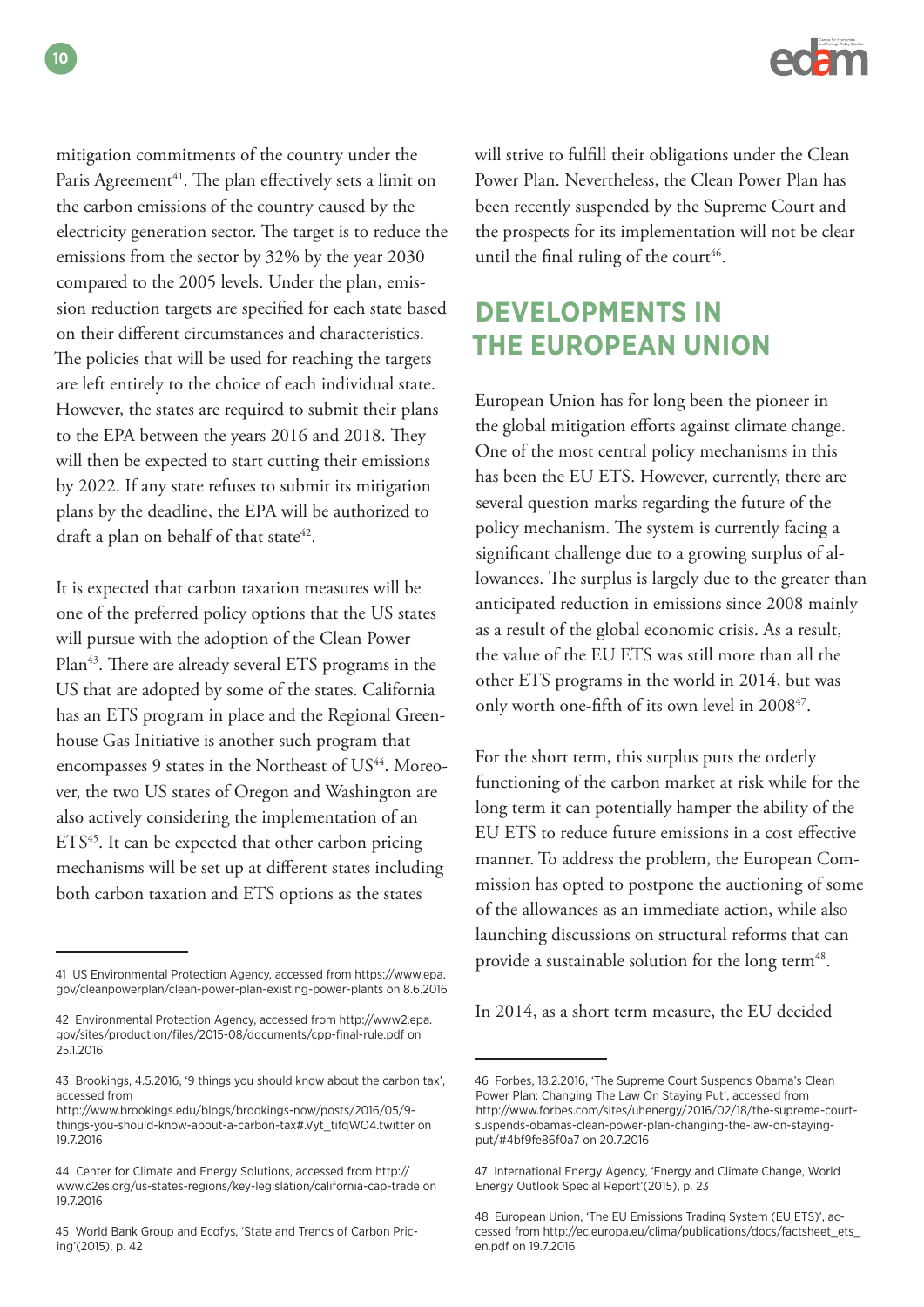

to temporarily postpone the auctioning of 900 million allowances from the period of 2014-2016 to the period 2019-2020 in a process referred to as backloading. In 2015, the establishment of the Market Stability Reserve was agreed upon as a long term measure to address the problems faced by the EU ETS. The new system is designed to remove allowances from the market when supply is much higher than demand and injecting allowances when the situation is reversed. Unallocated allowances will also be reserved under this new system which will become operational on 201949. Other changes that were agreed upon include increasing the annual cap reduction from 1,74% to 2,2%, adopting better targeted rules for the free allocation of allowances and establishing funds using the allowances with the aim to promote low-carbon innovation and modernization of the energy sector in the lower income member states<sup>50</sup>.

Currently, there is no indication that we will be seeing a EU-wide carbon tax mechanism in the near future. However, as we have seen, several countries inside the EU are employing carbon taxation at a national level to capture those emissions that can't be priced under the EU ETS. An argument in favor of applying carbon taxes in European countries is that such taxes can potentially help in solving the fiscal deficit problems faced by many EU member states with relatively less damage to the economy. It is argued that carbon taxation would have a less detrimental effect on the economy compared to other tax options. Therefore, carbon taxation can potentially be viewed as a useful fiscal policy tool for the European countries along with its role in combating climate change<sup>51</sup>.

## **THE EXPECTED IMPACT OF THE PARIS CONFERENCE**

The 21<sup>st</sup> session of the Conference of Parties(COP) took place between 30 November and 11 December 2015 in Paris, France. The goal of the conference was to establish a post-Kyoto global climate change regime. Ever since the expiration of the first commitment period of the Kyoto Protocol on 2012, the negotiations in the international climate change conferences aimed at reaching a new global climate change agreement that would ideally include all the countries in the world. The efforts at the previous conferences culminated in the adoption of the Paris Conference. Although the new regime still has various uncertain elements that will need to be resolved in future negotiations, the outcome of the conference signaled a historic moment with nearly all the parties to the UNFCCC taking on mitigation commitments.

In the Paris Agreement, it was agreed to hold the increase in global temperatures below 2° C, with further efforts to limit the increase to 1,5° C. The main instruments that are used to enforce this target are the mitigation commitments submitted to the UNFCCC in the form of INDC's. These documents outline each countries' climate change mitigation plans and set specific mitigation targets for the period between 2020 and 2030<sup>52</sup>.

However, despite the progress achieved in the Paris Conference, the current trajectory points to an increase in temperature levels that will exceed the 2° C limit. Recent research undertaken by the Intergovernmental Panel on Climate Change (IPCC) demonstrates that the increase in global temperatures have already reached 0.85° C by the year 201253. Moreover, it is estimated that 65% of the carbon budget on the

<sup>49</sup> World Bank Group and Ecofys, 'State and Trends of Carbon Pricing'(2015), pp. 44-45

<sup>50</sup> Ibid.

<sup>51</sup> Vivid Economics, 'Carbon taxation and fiscal consolidation: the potential of carbon pricing to reduce Europe's fiscal deficits'(2012), report prepared for the European Climate Foundation and Green Budget Europe, p. 2

<sup>52</sup> United Nations Framework Convention on Climate Change, accessed from https://unfccc.int/resource/docs/2015/cop21/eng/l09.pdf on 9.6.2016

<sup>53</sup> Intergovernmental Panel on Climate Change, 'Climate Change 2014 Synthesis Report Summary for Policymakers'(2014), p. 2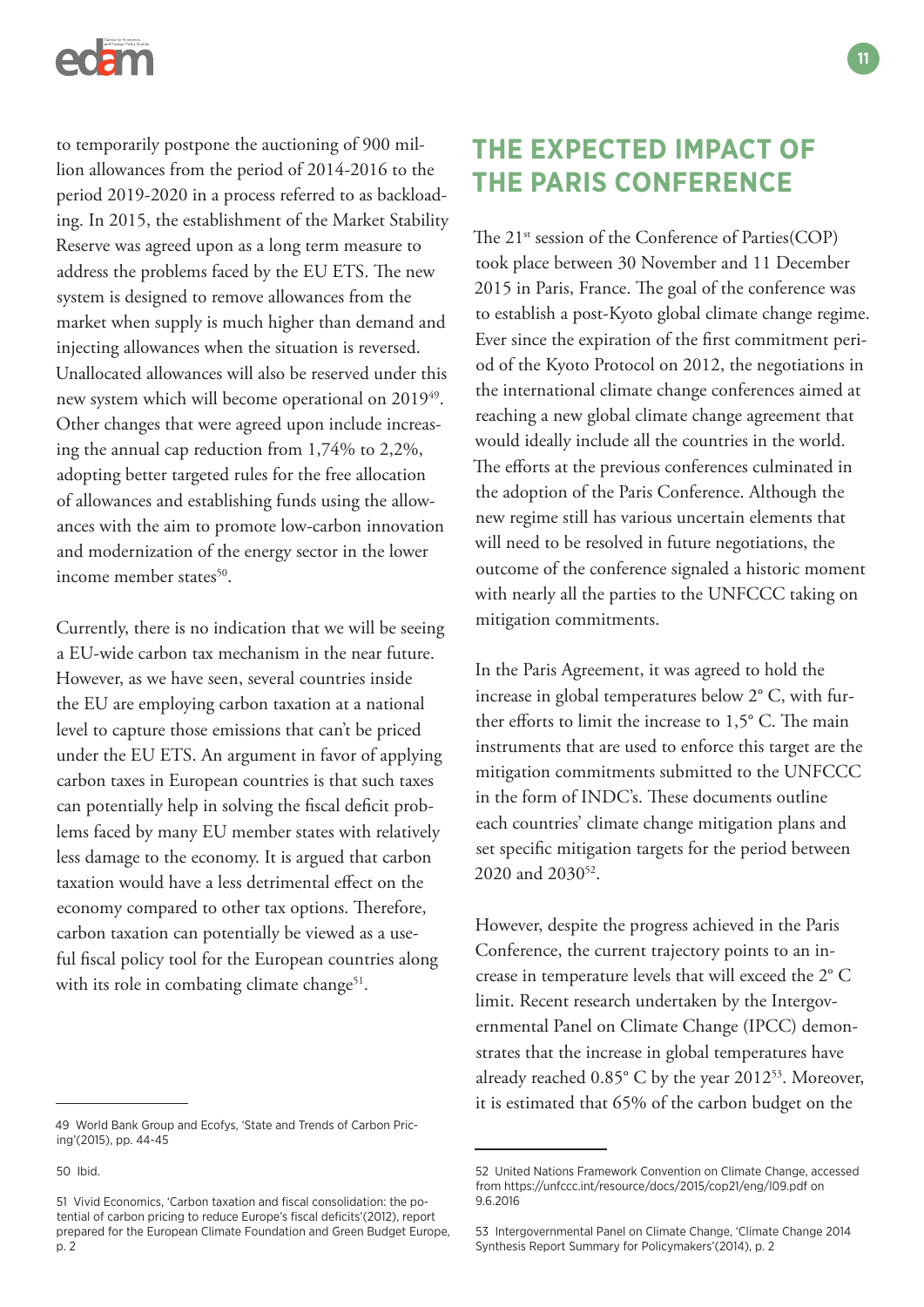course to limit the temperature increase to 2° C has already been exhausted between the years 1870 and 201154. Therefore, it can be said that the window of opportunity is currently quite narrow and urgent action is required to prevent catastrophic climate change. According to the estimations made by the Climate Action Tracker, the aggregation of all the INDC's submitted to the UNFCCC have only managed to put the world on a course to limit the temperature increases to 2.7° C by the year 2100, even if it is assumed that all the pledges made in the documents will be fulfilled<sup>55</sup>. Because of this urgency, it can be assumed that several countries may feel compelled to revise their INDC's in the coming years. It can be expected that new and revised carbon pricing policies will play a central role in the new period following the Paris Agreement as part of a broader policy mix. Carbon prices can potentially be set to achieve the mitigation goals set in the INDC's 'using fuel use projections, carbon emissions factors, estimates of changes in future fuel prices from carbon pricing, and fuel price elasticity assumptions'56. An ideal way to promote international cooperation in the climate change mitigation effort could be agreeing upon a CO2 price floor among willing countries which could be pursued alongside the INDC process. Such an agreement would create a degree of protection against competitiveness concerns and fuel smuggling across borders. According to experience, such an approach involving tax floors is easier to agree upon compared to agreeing over specific tax rates<sup>57</sup>.

The importance of carbon pricing is mentioned in the Paris Agreement, recognizing 'the important role of providing incentives for emission reduction activities,



including tools such as domestic policies and carbon pricing'58. Carbon pricing was a frequently mentioned policy tool in the countries' national plans submitted to the UNFCCC as more than 90 countries included a mention of carbon pricing in their INDC's<sup>59</sup>. Other countries also shared their progress in their market readiness plans supported by the Partnership for Market Readiness(PMR). For example, Chile has reported on its operationalization of its carbon tax, China on its pilot ETS programs and Turkey on setting its GHG reporting and verification infrastructure $60$ .

Another important factor that may make the adoption of a carbon tax easier in the near future is the ongoing case of low fossil fuel prices. In a recent op-ed, Kemal Derviş and Karim Foda argue that with a carbon tax that fluctuates asymmetrically with the price of oil, 'policymakers could use the market to help propel their economies away from dependence on fossil fuels, redistributing producer surplus from oil producers to the treasuries of importing countries, without placing too large or sudden a burden on consumers'. According to the authors, the key ensuring political feasibility for this strategy would be to launch it while the oil prices remain very low<sup>61</sup>.

# **COMPARING THE ETS AND CARBON TAX OPTIONS**

Carbon taxation and ETS are the two main types of carbon pricing mechanisms that are being utilized in the world. Although the main premise of both methods is the same, there are also some key distinctions

<sup>54</sup> Intergovernmental Panel on Climate Change Climate Change 2014 Synthesis Report

<sup>55</sup> Gütschow, Johannes, Jeffery, Louise, Alexander, Ryan, Hare, Bill, Schaefer, Michiel, Rocha, Marcia, Höhne, Niklas, Fekete, Hanna, van Breevoort, Pieter and Blok, Kornelis, 'INDC's lower projected warming to 2.7°C: significant progress but still above 2°C'(2015), p. 2

<sup>56</sup> International Monetary Fund, 'After Paris: Fiscal, Macroeconomic, and Financial Implications of Climate Change'(2016), pp. 18-19

<sup>58</sup> United Nations Framework Convention on Climate Change, accessed from https://unfccc.int/resource/docs/2015/cop21/eng/l09.pdf on 9.6.2016

<sup>59</sup> The World Bank, accessed from http://www.worldbank.org/en/news/ feature/2016/05/09/leaders-meet-in-lima-to-discuss-next-steps-oncarbon-pricing on 20.7.2016

<sup>60</sup> Ibid.

<sup>61</sup> Brookings, 16.2.2016, 'Time for a carbon tax', Derviş, Kemal and Foda, Karim,

Accessed from https://www.brookings.edu/opinions/time-for-a-carbontax/ on 19.7.2016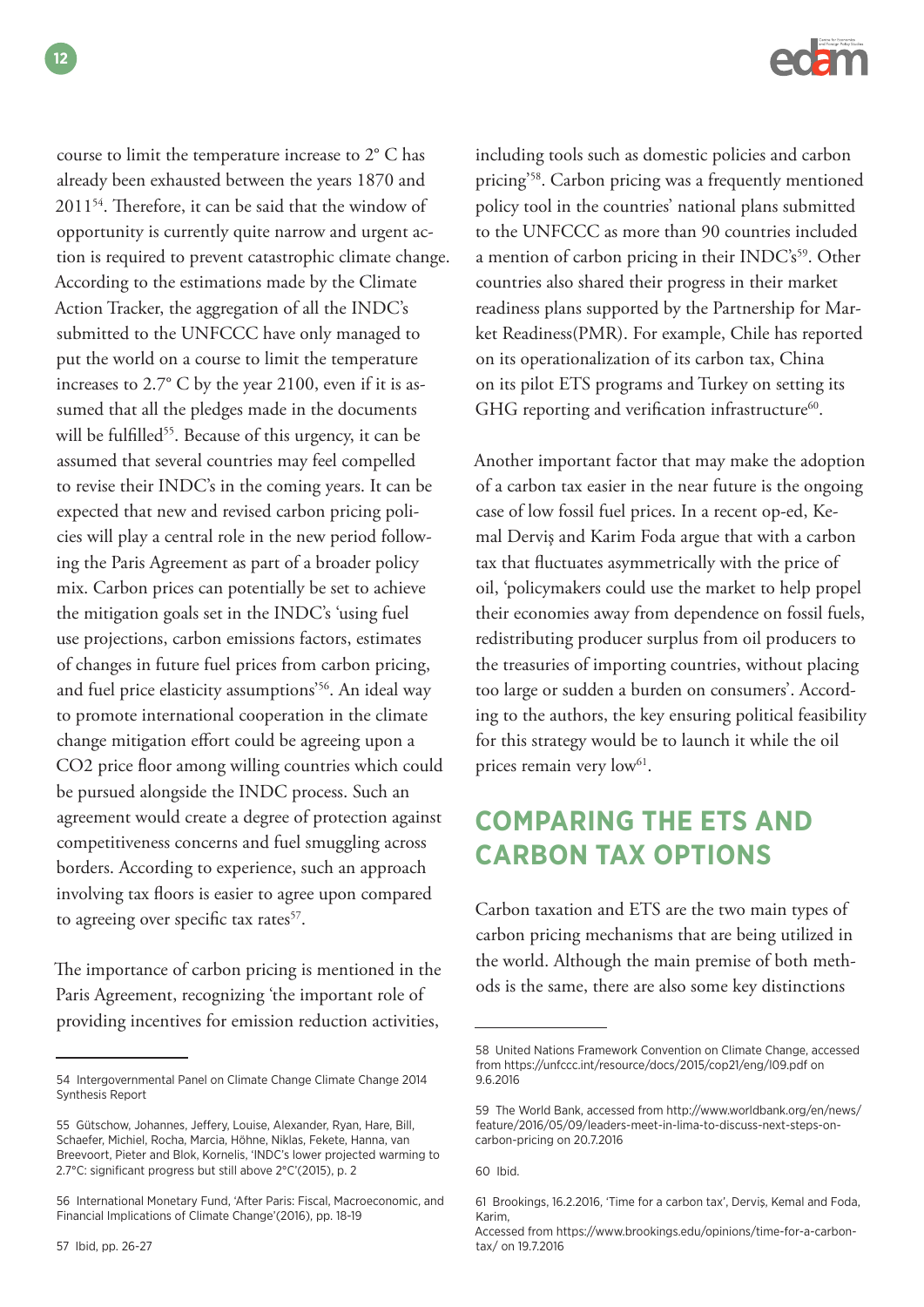

that separate the two policies. Both ETS and carbon taxation methods offer increased efficiency compared to regulatory approaches by achieving emissions reduction at minimal cost. Carbon taxation achieves this by setting a price for emissions and allowing the quantity to be determined by the market while ETS programs set a maximum quantity for carbon emissions and allow the price to be determined by the market $62$ . As a result of this key difference, various advantages and disadvantages of the two options become evident on a number of key policy issues.

#### **Revenue Distribution**

One key difference between the two systems is on revenue distribution. Under a carbon tax, the costs to the firms are higher as the tax revenues are collected by the government. On the other hand, the costs of the firms are lower under an ETS mechanism. Carbon tax revenues can be integrated into a state fiscal policy due to their relative predictability whereas the inherent price volatility of ETS programs preclude them from being regarded as reliable revenue sources<sup>63</sup>. As witnessed in the case of the EU ETS, carbon trading programs can potentially be plagued by a high degree of price fluctuation whereas the revenue projections under a carbon tax system would be more reliable.

On the issue of revenue distribution, there is also the question of equity. An argument raised against ETS mechanisms is that it is not equitable to reward large emitters by allowing them to raise funds by reducing their emissions, because that is in essence rewarding them for their previous years of polluting the environment. The adherents of the argument maintain that a carbon taxation system would be more equitable where the collected funds could in principle be used

62 Kaufman, Noah, Obeiter, Michael and Krause, Eleanor, 'Putting a Price on Carbon: Reducing Emissions'(2016), World Resources Institute, p. 5

for the benefit of the society<sup>64</sup>.

#### **Price Predictability**

One important advantage that carbon taxes have over ETS programs is the predictability of price. The price of carbon can significantly fluctuate under ETS programs, making investment decisions harder for firms and increasing risks. On the other hand, the price of carbon is fixed in carbon tax systems even though it may be adjusted over the years. The predictability in the price of carbon lends predictability to energy prices thus encouraging investments in low-carbon energy sources in contrast to a carbon market where the price may change drastically in a relatively short amount of time. Price volatility thus undermines a systems cost effectiveness by creating large differences in abatement costs at different points in time. Many of the emission reduction technologies have high upfront costs, exacerbating the problem of price instability<sup>65</sup>.

It must be noted that there are ways to increase price stability and predictability under ETS mechanisms such as employing price floors and ceilings. However, employing such measures run the risk of overcomplicating the system and incurring additional costs. The EU ETS is currently under transformation to adopt such measures to address price volatility. It won't be before many years that we will be able to observe whether the changes in the policy mechanism will yield the desired outcomes.

#### **Overall Effect on Emissions**

Although both carbon taxes and ETS programs can have positive impacts on emission reductions, the predictability of the two systems overall effect on emissions is not the same. By setting an overall limit on emissions, ETS programs can have a more certain

<sup>63</sup> Carbon Tax Center, accessed from http://www.carbontax.org/capand-trade-problems/ on 20.7.2016

<sup>64</sup> Mankiw, N. Gregory, 'Smart Taxes: An Open Invitation to Join the Pigou Club', Eastern Economic Journal, 2009, 35, pp. 18-19

<sup>65</sup> International Monetary Fund, 'After Paris: Fiscal, Macroeconomic, and Financial Implications of Climate Change'(2016), p. 18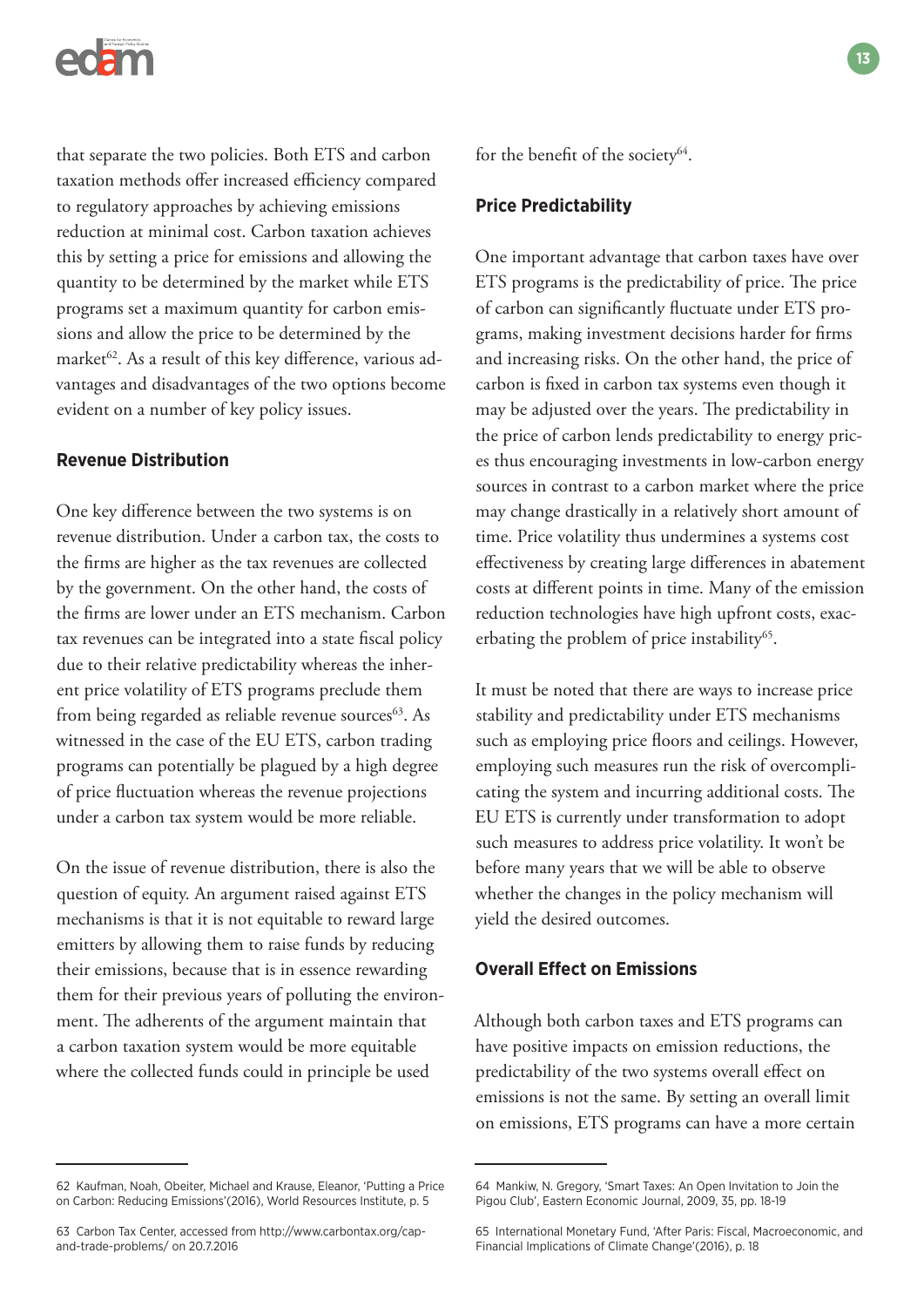effect on emissions. On the other hand, since there is no emissions limit set by a carbon tax, the effects of a carbon tax on overall emissions reductions will be less certain<sup>66</sup>. Therefore, it can be argued that for the single purpose of achieving a specified level of reduction in emissions, ETS programs can be more effective.

### **Transparency**

Carbon taxes are generally considered more transparent and understandable compared to ETS programs. This feature makes carbon taxes more likely to draw public support as ETS programs can be more difficult to understand and gather support from the perspective of the general public<sup>67</sup>. The determination and the application of the tax amount is clear while the pricing and costs under an ETS program are harder to understand<sup>68</sup>. Additionally, as policymakers include more flexible design elements to address the price volatility problem inherent in ETS programs, such schemes may increase in complexity and transparency<sup>69</sup>.

### **Difficulty in Implementation**

All of the countries in the world have existing taxation systems in place and a carbon tax can easily be built upon the existing tax infrastructure without need for extensive changes in the legislative and regulatory framework. On the other hand, the implementation of ETS systems can be more complex as it would require the setting up of new administrative structures

for the allocation of allowances<sup>70</sup>. Carbon taxes can be implemented more easily and quickly compared to ETS programs. Taxes on fuel can be the easiest to administer since it would only require changes in the amount of the tax reflecting the carbon content of the fuel source<sup> $71$ </sup>. This distinction can be especially important for developing countries which may lack the necessary administrative capacity to enforce new regulations and carbon trading<sup>72</sup>.

### **Manipulability**

A potential shortcoming of ETS programs is that they can be prone to manipulation by special interest groups, especially by the financial industry. On the other hand, a carbon tax would create little incentive or opportunity for rent seeking or cheating<sup>73</sup>. According to Nordhaus, 'A price approach gives less room for corruption because it does not create artificial scarcities, monopolies, or rents. There are no permits transferred to countries or leaders of countries, so they cannot be sold abroad for wine or guns'74.

### **Adjustability**

Under a carbon tax system, the amount of the tax would need to be regularly adjusted according to the changing economic conditions over the years. A carbon tax can easily be adjusted over a timeframe if it is found to be too low or too high to deliver the desired results. However, an ETS program is more difficult to

<sup>66</sup> Goulder, Lawrence H. and Schein, Andrew R., 'Carbon Taxes versus Cap and Trade: A Critical Review'(2013), Climate Change Economics, Volume 4, No 3, p. 14

<sup>67</sup> Carbon Tax Center, accessed from http://www.carbontax.org/capand-trade-problems/ on 20.7.2016

<sup>68</sup> Çiçek, Hüseyin Güçlü and Çiçek, Serdar 'Karbon Vergisi ile Karbon Ticareti İzinlerinin Karşılaştırılması',(2012), İ.Ü. Siyasal Bilgiler Fakültesi Dergisi No:47, p. 111, accessed from http://ist-univ.dergipark.gov.tr/download/article-file/5693 on 16.7.2016

<sup>69</sup> Ramseur, Jonathan L. and Parker, Larry 'Carbon Tax and Greenhouse Gas Control: Options and Considerations for Congress'(2009), Congressional Research Service, p. 16

<sup>70</sup> Frank, Charles, 'Pricing Carbon: A Carbon Tax or Cap-And-Trade?'(2014), Brookings Institution, accessed from http://www.brookings.edu/blogs/planetpolicy/posts/2014/08/12-pricing-carbon-frank on 4.6.2016

<sup>71</sup> Congress of the United States, Congressional Budget Office, 'Policy Options for Reducing CO2 Emissions'(2008), pp. 12-13

<sup>72</sup> International Monetary Fund, 'After Paris: Fiscal, Macroeconomic, and Financial Implications of Climate Change'(2016), pp. 15-16

<sup>73</sup> Green, Kenneth P., Hayward, Stephen F. and Hassett, Kevin A., 'Climate Change: Caps vs. Taxes'(2007), American Enterprise Institute for Public Policy Research, pp. 5-6

<sup>74</sup> Nordhaus, William D., 'Life After Kyoto: Alternative Approaches to Global Warming Policies'(2005), accessed from http://www.econ.yale. edu/~nordhaus/kyoto\_long\_2005.pdf on 3.8.2016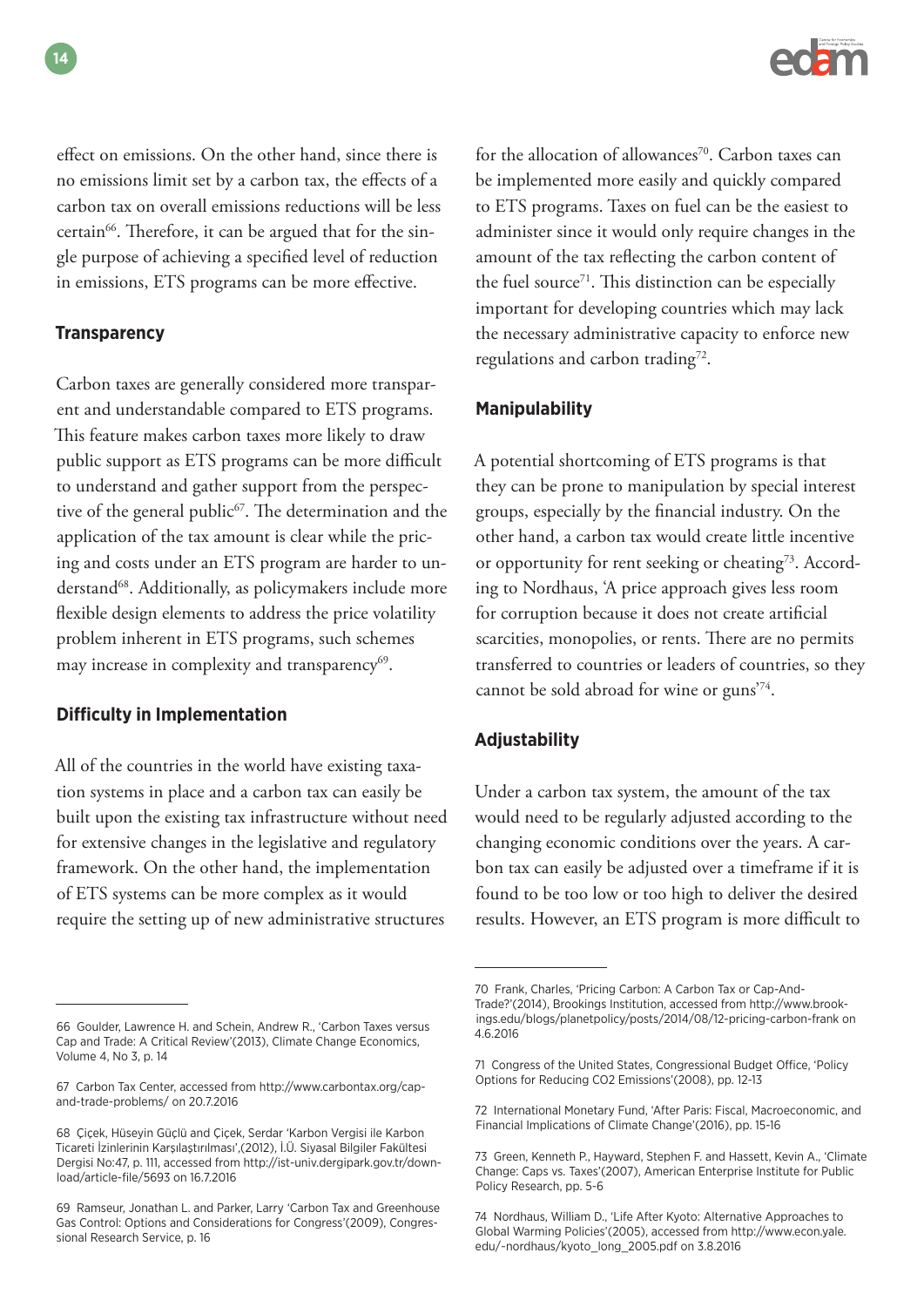adjust because permits reflect a significant monetary value. Because of this, permit traders can be greatly affected by sudden changes in the permit prices caused by government intervention. Therefore, carbon tax programs offer a greater degree of adjustability compared to ETS programs<sup>75</sup>.

### **Applicability across Sectors**

ETS programs can be more easily implemented on large emitters such as large industrial facilities and large energy generators. However, carbon trading can't be easily applied on smaller emitters such as those in

the automobile transportation and residential heating/cooling sectors. For those sectors, a carbon tax is the preferred way to promote GHG emissions reductions $76$ .

### **Applicability across Countries**

One advantage that carbon taxes have over ETS programs is that in theory they can be more easily replicated across borders. That is because the price metric embodied in a carbon tax is much more universal in nature compared to the quantity reduction metric used under ETS programs<sup>77</sup>.

| <b>Carbon Taxation</b>                      | <b>Emissions Trading System</b>                |
|---------------------------------------------|------------------------------------------------|
| Can provide a cost effective way of carbon  | Can provide a cost effective way of carbon     |
| mitigation                                  | mitigation                                     |
| Can generate revenues                       | Can generate revenues                          |
| Price is set, quantity is determined by the | Quantity is set, price is determined by the    |
| market                                      | market                                         |
| Price needs to be administratively changed  | Price automatically adjusts itself to changing |
| over time to adjust to evolving conditions  | conditions                                     |
| Provides more price predictability for the  | Future prices less certain, thus can           |
| future, encouraging investments             | undermine potential investments                |
| Overall effect on emissions less certain    | Overall effect on emissions more certain       |
| Easier to administer and enforce            | Harder to administer                           |
| Can be easily implemented on several        | Harder to implement on the transportation      |
| sectors                                     | and heating-cooling sectors                    |

<sup>76</sup> Frank, Charles, 'Pricing Carbon: A Carbon Tax or Cap-And-Trade?'(2014), Brookings Institution, accessed from http://www.brookings.edu/blogs/planetpolicy/posts/2014/08/12-pricing-carbon-frank on 4.6.2016

<sup>75</sup> Green, Kenneth P., Hayward, Stephen F. and Hassett, Kevin A., 'Climate Change: Caps vs. Taxes'(2007), American Enterprise Institute for Public Policy Research, p. 6

<sup>77</sup> Carbon Tax Center, accessed from http://www.carbontax.org/cap-andtrade-problems/ on 20.7.2016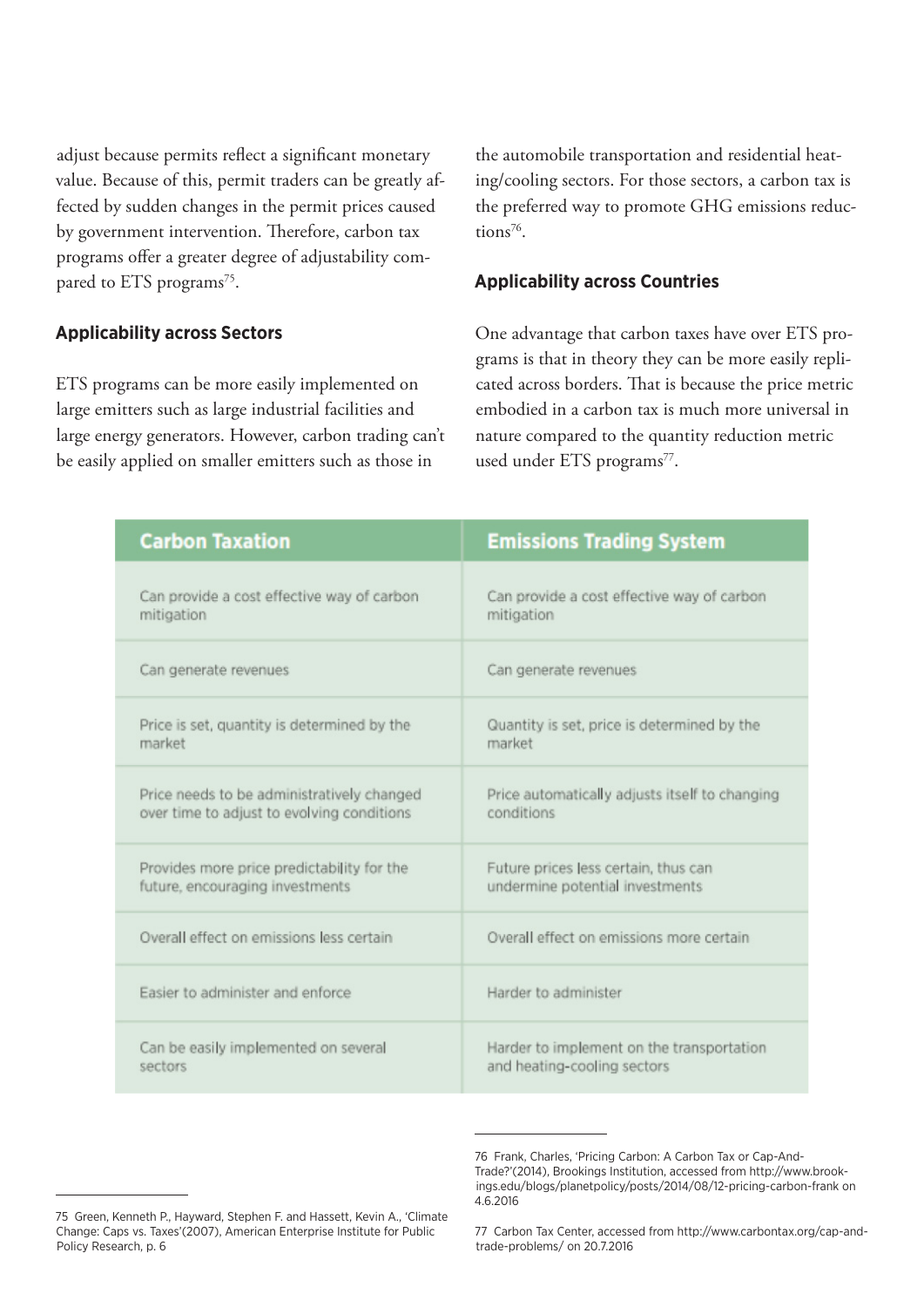

# **CURRENT SITUATION AND LATEST DEVELOPMENTS IN THE TURKISH MARKET**

As a developing country with rapidly rising GHG emissions, Turkey has a considerable responsibility in combating climate change. Although, the share of the country's emissions is still relatively small compared to the total global emissions, the rate of increase of the country's emissions in the recent decades has been alarming. According to the data provided by the Turkish Statistical Institute, the country's total emissions amounted to around 467,6 million tons of carbon equivalent for the year 2014, up from 207,6 million tons in 199078. This marks a rapid increase of around 125% in the order of 24 years.

The processes of rapid industrialization and urbanization the country is going through are set to continue in the near future. Therefore, it can be expected that the energy demand of the country will continue to increase in the following decades, necessitating an important amount of investments into the energy sector. Because of this, the policy choices the government makes today are crucial in determining the emissions trajectory of the country for years to come.

Turkey has been a party to the UNFCCC since the year 2004 and has ratified the Kyoto Protocol in 2009. Despite this, Turkey didn't take on any mitigation commitments under the first and second commitment periods of the protocol. During the Kyoto Protocol's timeframe, the only commitment of the country was to monitor its emissions from all sources. The country's first National Plan on Climate Change was published in 2011 by the Ministry of Environment and Urbanization but the document didn't specify any mitigation targets<sup>79</sup>. The Paris Agreement marks the

78 Turkish Statistical Institute, accessed from http://www.tuik.gov.tr/ PreTablo.do?alt\_id=1019 on 22.7.2016

first time that Turkey has undertaken a GHG reduction commitment.

In its INDC submitted to the UNFCCC, Turkey has pledged to reduce its GHG emissions by 21% by the year 2030, compared to its business-as-usual scenario. However, due to the high carbon growth trajectory in the official scenario, the pledge mostly fails to provide a meaningful mitigation commitment. The businessas-usual scenario foresees a nearly 150% increase in the country's emissions between the years 2015 and 2030. With the mitigation commitment, Turkey effectively promises to raise its emission levels to 929 million tons of CO2 equivalent by the year 2030 compared to 467,6 in 2014<sup>80</sup>. This pledge falls decidedly short compared to many of the pledges made by developing country parties to the UNFCCC. According to the Climate Action Tracker which assessed the ambition of the submitted INDC's, Turkey's INDC was inadequate and not in line with the 2° C target agreed upon in the agreement $81$ .

Climate change mitigation is also one of the priorities of the coordinated environmental policy pursued by the EU. The implementation of a more comprehensive and ambitious GHG mitigation policy would help Turkey demonstrate that it is willing to fulfill its obligations for membership to the organization $82$ . Turkey will be expected to align its climate change and energy policies with those in the EU if the country is willing to pursue its decades long goal of joining the organization as a full member.

Additional policies will probably not be required to fulfill the current commitment of the country outlined in its INDC. However, as the global climate change landscape shifts and more countries around

<sup>79</sup> Gevrek, Z. Eylem and Uyduranoğlu, Ayşe, 'Public preferences for carbon tax attributes', Ecological Economics 118 (2015), p. 186

<sup>80</sup> The Republic of Turkey, Intended Nationally Determined Contribution, accessed from http://www4.unfccc.int/submissions/INDC/Published%20 Documents/Turkey/1/The\_INDC\_of\_TURKEY\_v.15.19.30.pdf on 5.6.2016

<sup>81</sup> Climate Action Tracker, accessed from http://climateactiontracker.org/ countries/turkey on 22.7.2016

<sup>82</sup> Gevrek, Z. Eylem and Uyduranoğlu, Ayşe, 'Public preferences for carbon tax attributes', Ecological Economics 118 (2015) , p. 187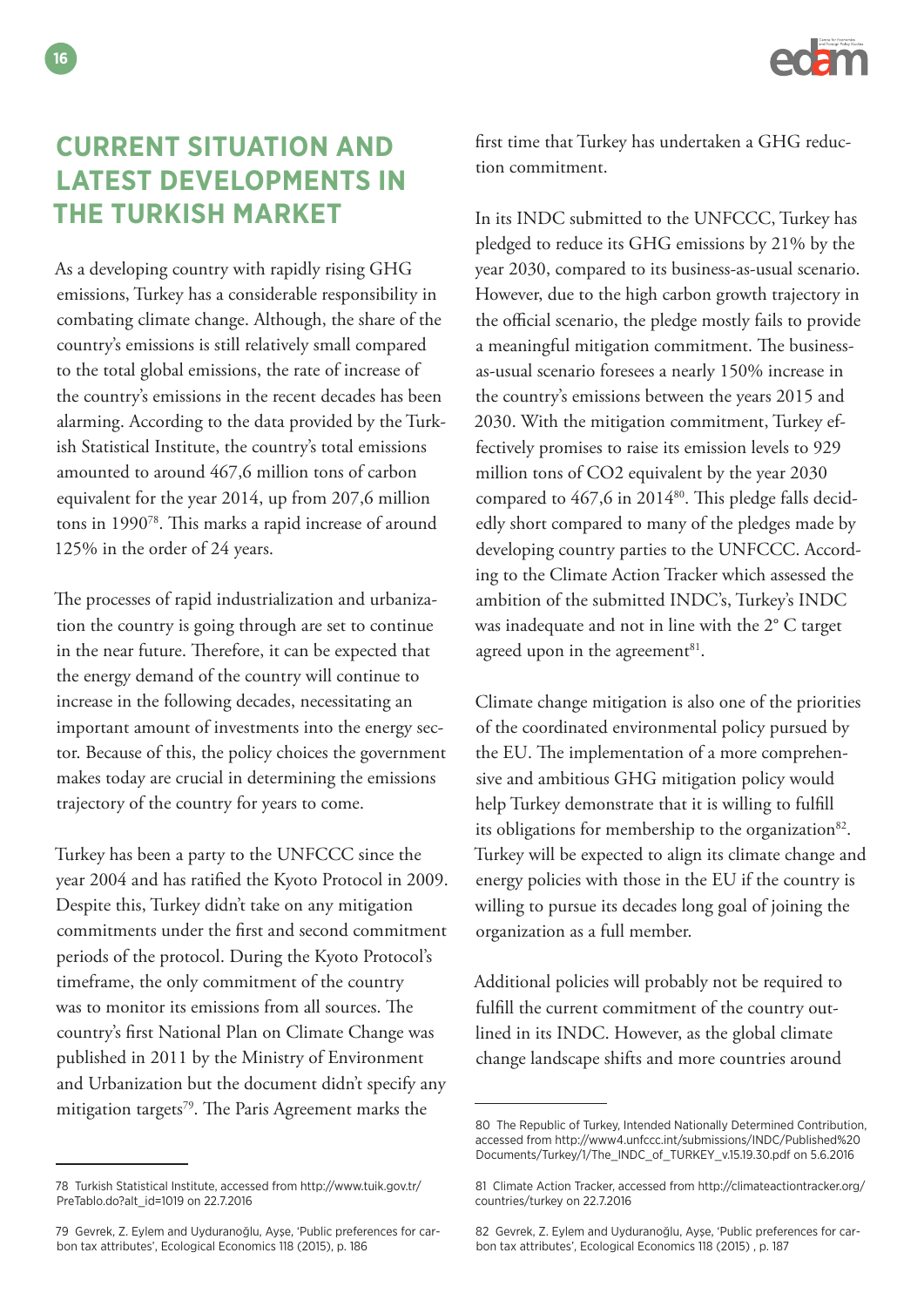

the globe continue to take meaningful action against climate change, Turkey will be compelled to undertake more ambitious action. A new type of energy economy is emerging in the world as low carbon technologies are being rapidly developed creating significant opportunities for economic development and employment. If Turkey insists on relying on high carbon sources for fueling its economy, it would run the risk of missing this technological evolution and the opportunities that come with it. As a country with a rapidly growing energy demand, Turkey has to design an effective climate change policy that will align the developmental needs of the country with its international responsibilities in the struggle against climate change. The employment of carbon pricing options can potentially play a central role in this effort.

Turkey has little actual experience in employing market based climate policy tools. So far, the country has engaged in the voluntary carbon market which is not regulated under any official legislation<sup>83</sup>. On the other hand, Turkey has been making significant efforts for preparing for the implementation of carbon pricing mechanisms in the country. It can be expected that following the activation of the Paris Agreement, the monitoring of GHG emissions will be of critical importance. Turkey has been working on the monitoring and verification of GHG emissions in collaboration with the Partnership for Market Readiness(PMR) program operating under the World Bank since the year 201184. A preliminary assessment for a pilot carbon market program in Turkey is going on within the scope of the project. The electricity generation sector, refineries and cement manufacturing sectors are targeted for the pilot carbon trading program. Reportedly, preparations for setting up a GHG monitoring, review and verification system in 18 power plants, 1 refinery and 5 cement factories has been going on in 2015 as part of the project. Furthermore, the preparations are going on for the launching of a report regarding carbon pricing options that will be presented to the Coordination Board on Climate Change<sup>85</sup>.

There have also been recent developments in terms of using taxation as a pricing strategy to reduce GHG emissions. Additionally, in the draft of the 'National Energy Efficiency Action Plan' prepared by the Ministry of Energy and Natural Resources, there was mention of a possible climate change levy that would be applied on the electricity and natural gas consumption of industrial and commercial customers<sup>86</sup>. Moreover, there has also been recent developments in the transportation sector. The Turkish Finance Ministry announced a plan in 2013 for restructuring vehicle taxes based on the pollution generated by the vehicles instead of determining the amount based on engine size and age<sup>87</sup>.

Electricity generation constitutes one of the foremost causes of carbon emissions in the country. In the recent years, Turkey has been pursuing an energy policy based on substantially increasing coal-fired electricity generation. Coal-fired generation capacity in the country has rapidly increased in the last decade up to 14.8 GW in 2014 from 6.8 GW in 1990<sup>88</sup>. The increase in the utilization of coal is expected to continue in the foreseeable future as a result of several policies designed to promote electricity generation based on domestic lignite sources. In 2014, 133 of the total 467.6 million tons of CO2 equivalent emissions released in the country was caused by coal combustion. 76 million tons of this figure was caused from power plants fueled with coal energy<sup>89</sup>.

<sup>83</sup> Gevrek, Z. Eylem and Uyduranoğlu, Ayşe, 'Public preferences for carbon tax attributes', Ecological Economics 118 (2015) , p. 186

<sup>84</sup> Ministry of Environment and Urbanization, accessed from https:// www.csb.gov.tr/db/iklim/editordosya/file/PMR.pdf on 23.7.2016

<sup>85</sup> Escarus Sürdürülebilir Danışmanlık, 'İklimin Finansmanı, Yeşil Tahviller, Karbon Fiyatlandırma'(2016), p. 10

<sup>86 &#</sup>x27;Draft of Turkey Energy Efficiency Action Plan', accessed from http:// www.eie.gov.tr/duyurular\_haberler/document/UEVEP\_TASLAK.pdf on 22.7.2016

<sup>87</sup> Gevrek, Z. Eylem and Uyduranoğlu, Ayşe, 'Public preferences for carbon tax attributes', Ecological Economics 118 (2015), p. 187

<sup>88</sup> Turkish Electricity Transmission Company, accessed from http://www. teias.gov.tr/ on 25.7.2016

<sup>89</sup> Algedik, Önder, 'Kömür ve İklim Değişikliği-2016'(2016), p. 4, accessed from http://www.onderalgedik.com/wp-content/uploads/2016/06/ Komur-2016.pdf on 23.7.2016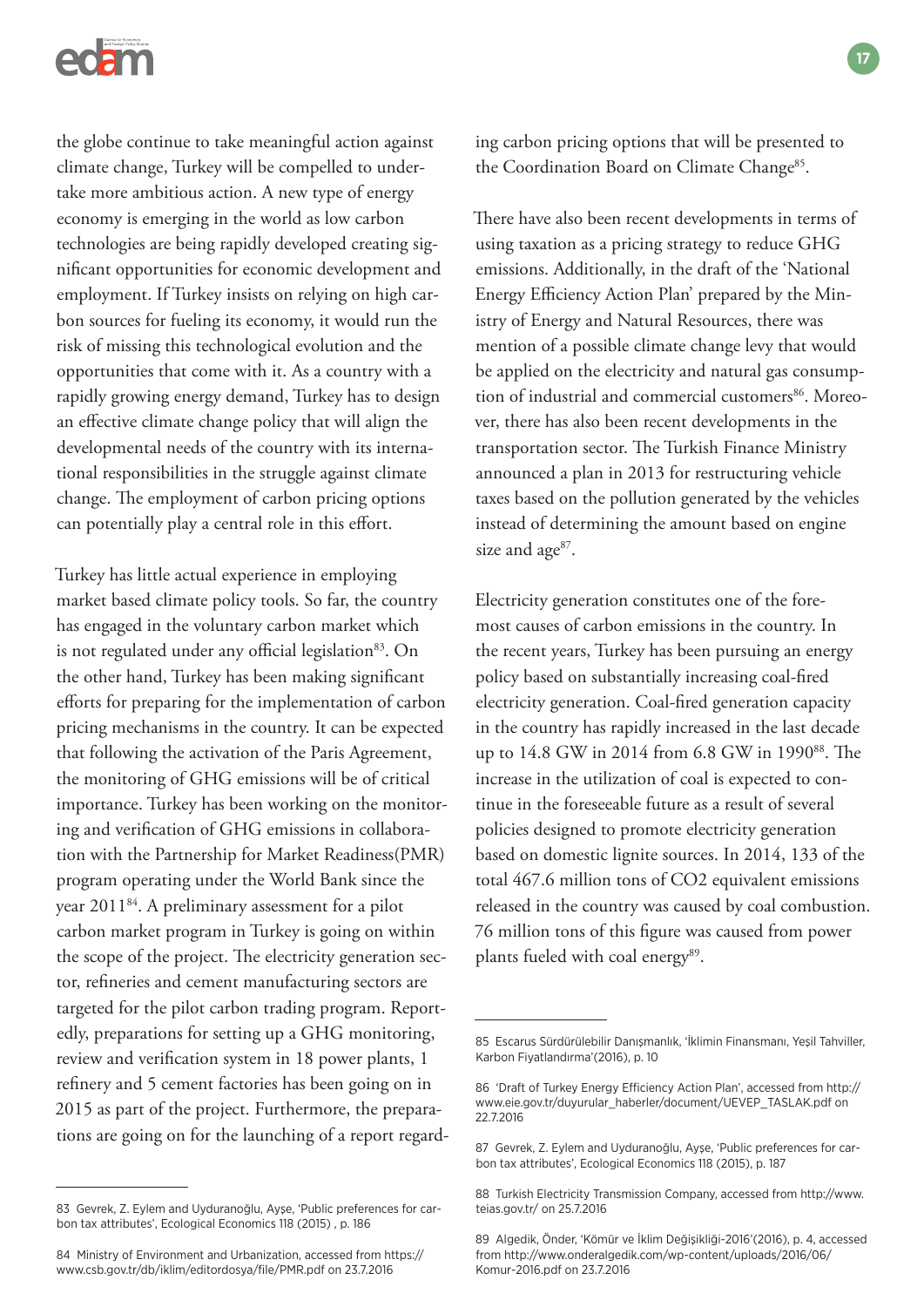There is currently an extensive amount of subsidies provided for coal energy in Turkey. According to a study undertaken in 2015, the total amount of subsidies provided for the coal industry amounted to 730 billion US dollars for the year 2013. It is also added that this figure only includes the quantifiable types of subsidies and leaves out more qualitative subsidies such as investment guarantees and the subsidies provided under the Regional Incentive Scheme. Therefore, it can be expected for the actual amount of subsidies to be significantly higher than the estimate<sup>90</sup>.

More recently, other changes have been made regarding the coal energy policies of the country. On June 2016, several changes were made in the Electricity Market Law, which is the main legislative document regulating the electricity market in the country<sup>91</sup>. Among other things, the changes in the law allows for employing purchasing guarantees for electricity generated by domestic coal sources and makes it possible to divide fields of large coal reserves between different investors<sup>92</sup>. The main motivation behind these was to decrease the dependence of the country on imported energy sources. Another recent policy change aimed at this goal was the application of a new tax on imported coal sources. On August 2016, the tax was passed in the Official Gazette imposing a levy on imported coal used in electricity generation in the amount of 15 US dollars per ton to support domestic coal production<sup>93</sup>.

Research undertaken by the Institute for Energy Economics and Financial Analysis(IEEFA) estimates that a purchasing guarantee applied at 8 USD cents per



kWh for lignite powered power plants would amount to 1.1 billion USD dollars per year<sup>94</sup>. This would bring additional financial burdens on the society and in effect act as a kind of negative carbon tax along with the other existing subsidies provided for coal sources.

Increased utilization of the domestic lignite resources in Turkey is especially problematic in terms of causing carbon emissions because of their low calorific value in comparison to other types of coal. The bulk of the domestic coal reserves in the country consist of lignite reserves which have a considerably lower thermal quality compared to hard coal. Lignite can be considered as one of the dirties types of fossil fuels used for electricity generation. The lifecycle CO2 emissions intensity of lignite is estimated around 1,054 tons of CO2e/GWh in comparison to 888 for hard coal, 733 for oil and 499 for natural gas<sup>95</sup>.

The impact of coal based electricity generation on the country's emission stock is substantial. Increased utilization of coal energy threatens to undermine the country's efforts against climate change and exacerbates several local environmental problems faced by the country. Therefore, reducing the employment of coal energy should be one of the central purposes of any future carbon pricing instrument that will be introduced in the country for a meaningful GHG mitigation to be achieved.

In addition to the current preparations for setting up a carbon trading system, a carbon tax should also be considered as an alternative or a complementary policy tool in diverting the current policy environment in the country towards a more climate friendly path. It can be expected that the employment of a

<sup>90</sup> Acar, Sevil, Kitson, Lucy and Bridle, Richard, 'Subsidies to Coal and Renewable Energy in Turkey'(2015), p.10

<sup>91</sup> Official Gazette, accessed from http://www.resmigazete.gov.tr/eskiler/2016/06/20160617-1.htm on 26.7.2016

<sup>92</sup> Anatolian Agency, 11.7.2016, 'Yerli üretim teşvikleri yatırımcıyı çekiyor', accessed from

http://aa.com.tr/tr/ekonomi/yerli-uretim-tesvikleri-yatirimciyi-cekiyor/605538 on 3.8.2016

<sup>93</sup> Reuters, 5.8.2016, 'Turkey imposes import tax on thermal coal for power generation', accessed from

http://in.reuters.com/article/turkey-coal-imports-idINL8N1AM473 on 7.8.2016

<sup>94</sup> Yenigün Dilek, Pelin and Schlissel, David, 'Turkey at a Crossroads: Invest in the Old Energy Economy or the New?'(2016), Institute for Energy Economics and Financial Analysis, p. 20

<sup>95</sup> World Nuclear Association, 'Comparison of Lifecycle Greenhouse Gas Emissions of Various Electricity Generation Sources'(2011), p. 6, accessed from http://www.world-nuclear.org/uploadedFiles/org/WNA/Publications/Working\_Group\_Reports/comparison\_of\_lifecycle.pdf on 19.7.2016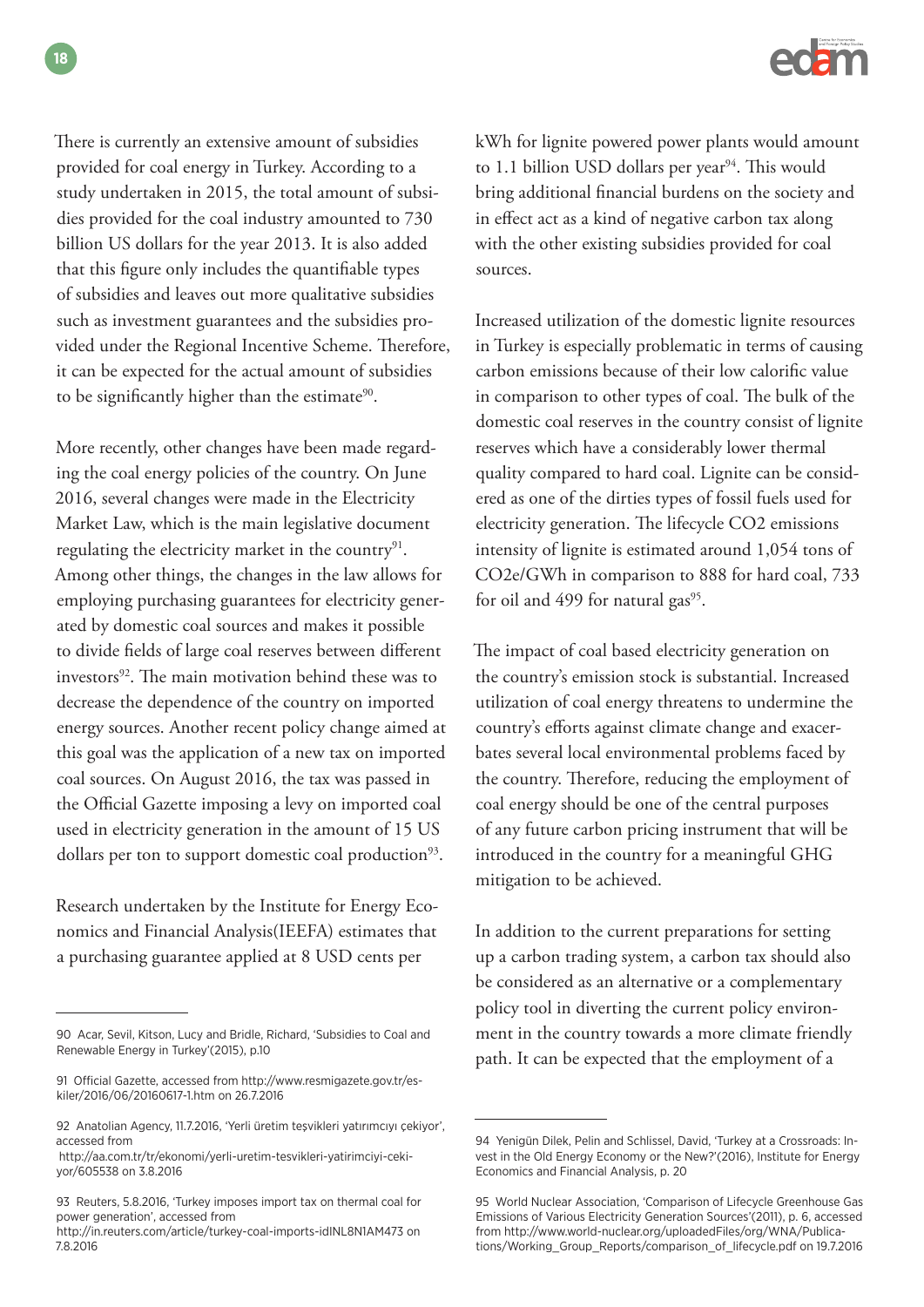

carbon tax would have substantial implications for the country's energy dependence on imported sources. One challenge would be to balance the climate change goals of the country with its targets concerning energy security. Due to the high carbon content of domestic lignite sources, it can be expected that a tax applied based on carbon content would favor imported coal sources against domestic lignite sources in the country's electricity generation mix. Such a tax would also favor imported natural gas against all types of coal thus putting the energy security of the country at risk. However, the main beneficiaries from such a tax would be low carbon energy sources such as wind, solar and nuclear energy that emit nearly zero carbon emissions. The potential for renewable energy sources in the country is substantial and a carbon tax could help realize more of this potential. The further promotion of renewable energy sources in the country would also serve to increase the share of local energy sources in the power generation mix. Moreover, many argue that the current subsidy system provided for renewable energy sources is overly complex and sometimes inefficient. The employment of an economy-wide carbon tax can potentially make some of the existing regulations concerning renewable energy obsolete by providing a more cost effective way of subsidizing low carbon energy sources.

An extensive amount of research hasn't been made on the potential effects of a carbon tax mechanism in the country. One obvious area that a carbon tax can be expected to have a positive impact is reducing the country's carbon emissions. In a recent study undertaken by the WWF-Turkey and Istanbul Policy Center, the prospects for a carbon tax in Turkey was investigated. In the study, it was estimated that with the application of a carbon tax equal to 1,2% of the country's total GDP, the country's total emissions could be reduced by 40% compared to the official plans by the year 2030. This estimation is made with the assumption that the revenues collected by the tax would be used in subsidizing renewable energy sources with the establishment of a 'Renewable Energy Investment Fund'96.

If Turkey decides the adoption of a carbon tax, the specifics on the design on the instrument will be key. One important decision in designing a carbon tax is how to use the revenues that will be generated. In this regard, there are several options. One option could be to design a revenue neutral tax, offsetting the additional charges levied by the tax by reducing existing taxes applied on energy. Such an approach would protect the society against additional tax burdens but also would make it impossible for the revenues to be used in new programs that could potentially promote low carbon growth. Another issue that will need to be addressed when designing a carbon tax will be how to offset the potential negative effects of the tax on low income households and vulnerable sectors. A carbon tax can potentially increase the energy costs, increasing the burden on vulnerable segments in the economy. Special provisions may need to be devised in order to protect the low-income households and such sectors from being negatively affected by the new tax.

A recent study undertaken on the adoption of a potential carbon tax in Turkey reveals important insights on the preferences of the Turkish public regarding carbon taxation. According to the study, the Turkish public favors a carbon tax that would be progressive in character, in that higher income citizens would be compelled to pay more compared to the lower income citizens. Another preference for the tax favored by the public is that the tax revenues should be earmarked either for income distribution or for promoting environmental policies. The study concludes that for Turkey, 'the adoption of an appropriate carbon tax is a viable option and deserves full consideration in addressing climate change'97. Taking the public opinion into consideration before designing the tax would be a

<sup>96</sup> Yeldan, Erinç, Voyvoda, Ebru, Özgür Berke, Mustafa, Şahin, Ümit and Gacal, Funda, 'Low Carbon Development Pathways and Priorities for Turkey, Climate-Friendly Development in Turkey: A Macro Level Evaluation',WWF-Turkey and Istanbul Policy Center, p.54

<sup>97</sup> Gevrek, Z. Eylem and Uyduranoğlu, Ayşe, 'Public preferences for carbon tax attributes', Ecological Economics 118 (2015), pp. 191-195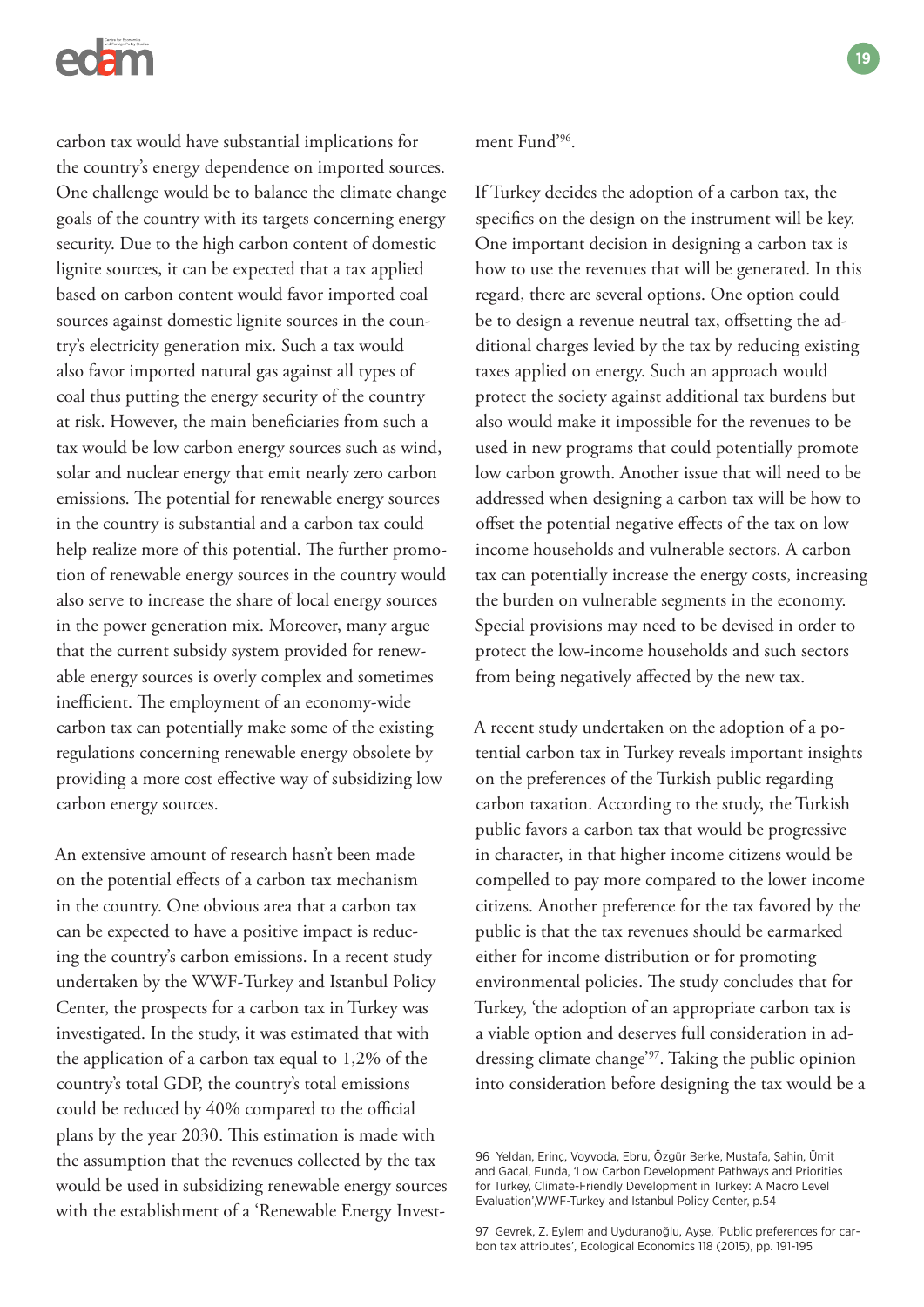

deciding factor on the success of the policy instrument and its social acceptability.

**20**

Subsidies to high carbon sources in the country is another issue that will need to be addressed before the adoption of a carbon tax. Providing large amounts of subsidies for high carbon energy sources while also administering a carbon tax would defeat the purpose of the tax and offset any potential benefits. Therefore, the application of a carbon tax should be accompanied by a fossil fuel subsidy reform that would at least substantially reduce the amount of subsidies provided for high carbon fossil fuel sources in the country such as lignite.

In this new stage of the climate change struggle, it is clear that Turkey needs to significantly reform its energy and climate change policies with a more climate friendly approach. Climate change mitigation in the country needs to be realized by devising policies that would bring minimum harm to the country's developmental prospects. As evidenced by its application in many different parts of the world, carbon pricing can offer a cost effective way of reducing an economy's carbon emissions. Thus, the application of a carbon trading market or a carbon tax should be on the agenda for Turkey in the following years. Each option has various advantages and disadvantages and perhaps a hybrid system bringing different aspects from both policy choices can create the most effective outcomes. Whether Turkey decides to pursue a carbon trading market, a carbon tax or a hybrid of the two, it will be important to investigate the successful case studies in the world in order to implement the best policy practices and adopt them to the specific conditions in the Turkish market.